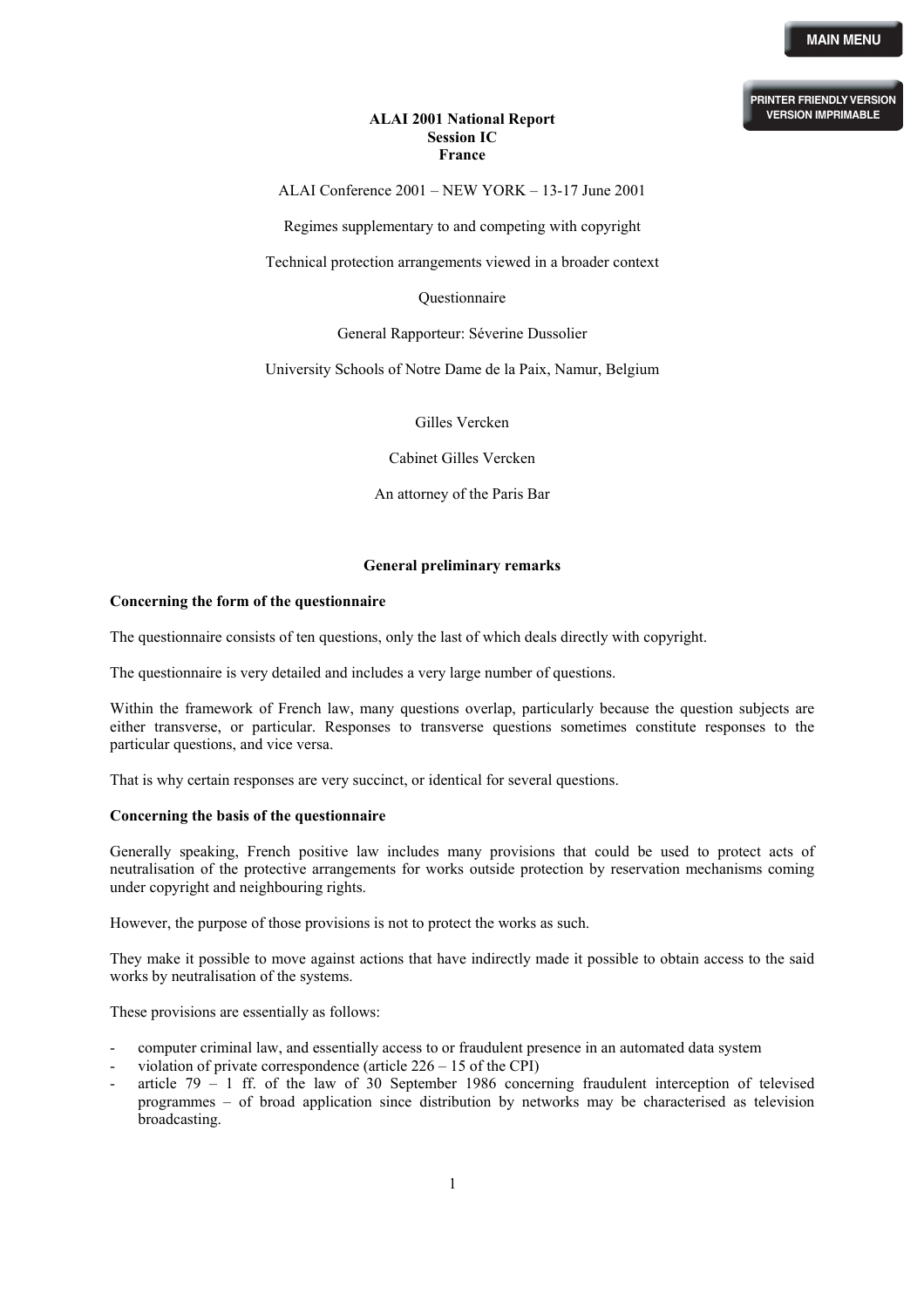Moreover one of the important legal difficulties brought up by the multiplication of texts results from the coherence between various texts pursuing different objectives:

- freedom of telecommunications and users' rights
- protection of content by criminal law systems
- protection of content and exceptions in the common law of artistic and literary property
- specific exceptions to software law
- protection of private correspondence.

It then appears that all of the legal protection mechanisms come under other fields of law that can be applied in order to ensure protection of the technical measures and/or of the information relative to the protected objects.

However, this application is never aimed at providing protection of assignees. Hence it seems that this legal arsenal will be usefully supplemented by provisions enabling the holders of rights to have some specific legal tools proper to their interests, but without excluding application of the existing legal tools.

The latter point is an important one, since protection by mechanisms outside copyright has the advantage of not being subject to the limits that could result from application of the provisions of the draft directive concerning copyright and neighbouring rights, which provide for protection of the technical measures insofar as compatible with the benefit of the exceptions.

In view of the legal uncertainties concerning the exact relationship that is to be instituted between protection of the technical measures and the benefit of the exceptions, and pending discussion and debate at the time of transposition into French law of the directive once it is adopted, the traditional means of protection, and particularly criminal computer law, remain – and will remain – reliable tools available to practitioners.

# **Outline of the questionnaire:**

- **1. Acts of neutralisation**
- **2. Common law of liability**
- **3. Law relating to audio-visual, cable and satellite and protection of encrypted services or programmes, protection of conditional access services**
- **4. Telecommunications law**
- **5. Computer crimine**
- **6. Commercial practise and unfair competition**
- **7. Protection of the technical arrangements**
- **8. Other types of protections**
- **9. Exceptions, fundamental rights, interests of third parties and the public interest**
- **10. Application of the types of protection contemplated in questions 1 to 9 to works protected by copyright**

**\* \* \* \* \* \* \* \* \* \*** 

**1. Acts of neutralisation** 

**Are the following acts forbidden in your country? By virtue of what legislation?**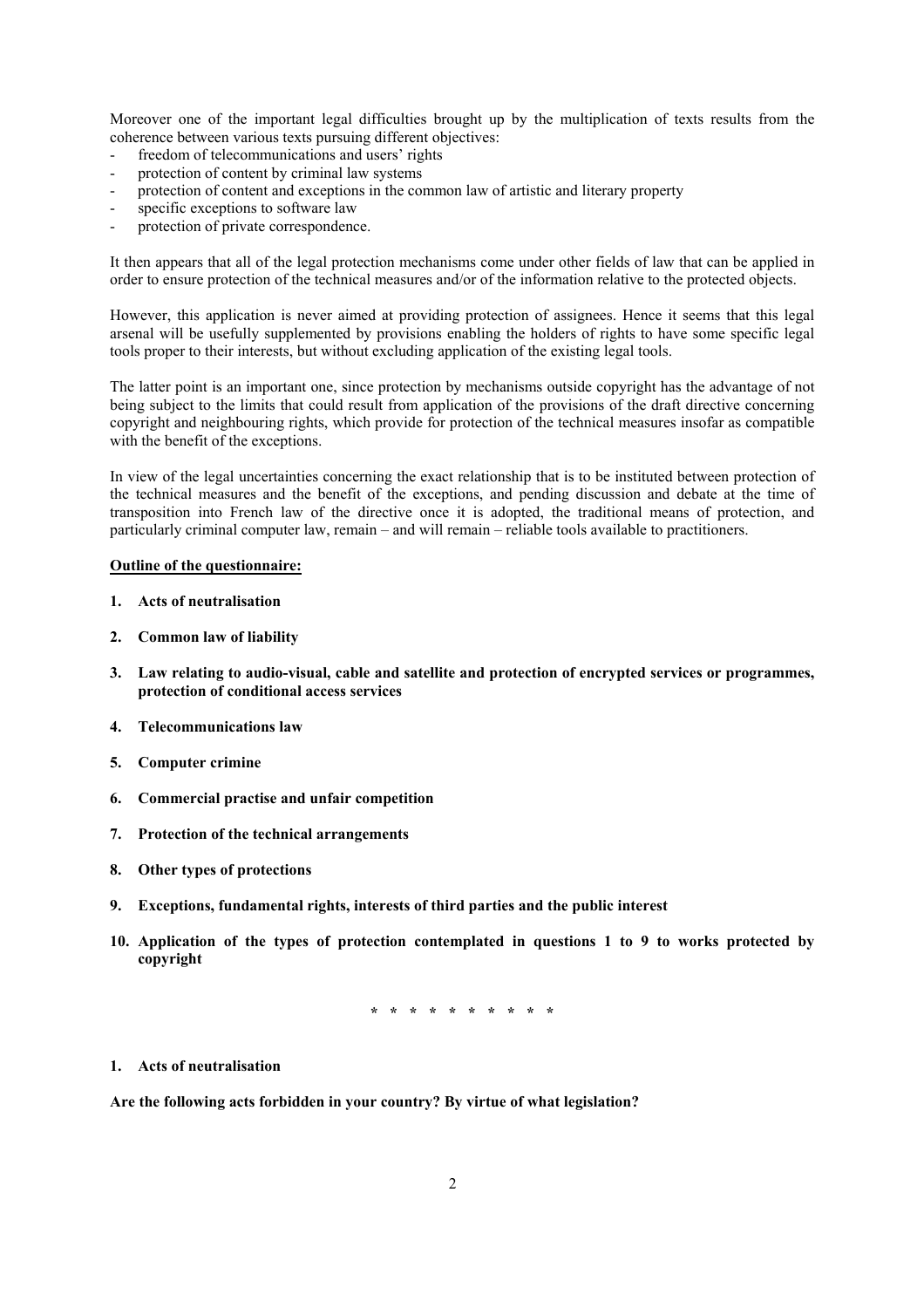### **a. Access without authorisation to a computer system that is technically secured or has protected content.**

These acts are outlawed by law n° 88- 19 of 5 January 1988 (Godfrain law), now incorporated into articles 323-1 ff. of he new Penal code:

*"The act of accessing or of fraudulently remaining in all or part of a system for automatic data processing is punished by one year of imprisonment and by a fine of 100,000 F".* 

We must point out that French law does not make the protected nature or lack thereof of the system a condition for attacking the action (along those lines, Court of Appeals of Paris, 11<sup>th</sup> chamber, 5 April 1994, Court of Appeals of Toulouse,  $3<sup>rd</sup>$  Chamber, 21 January 1999).

# **b. Receiving data or protected content without authorisation or without paying the required remuneration.**

We should mention that the responses may vary in the light of what is understood by the term "protected content".

This may refer to technical protection, or to protection under intellectual property law.

If one accepts the latter meaning, the acts mentioned constitute an infringement of copyright or of the neighbouring rights (including the right sui generis held by the producer of a database), this under the conditions laid down in the text (exclusive monopoly and exceptions).

# **c. Access to technically secured computer system or to content protected by a false name or by a password.**

These acts are forbidden by virtue of article 323-1 ff. of the new Penal Code, which apply to any penetration of a system.

*"Fraudulent access, in the meaning of the law, refers to all irregular procedures for penetration of a system" (Court of Appeals of Paris, 11th Chamber, 5 April 1994).* 

#### **d. Access to technically protected content by supplying false financial data.**

The response is affirmative and is identical with the previous one (application of articles 323-1 ff. of the New Penal Code).

# **e. Access to a technically secured computer system or to protected content by using a false IP (Internet Protocol) address.**

The response is affirmative, on the same basis as the one described above.

#### **f. Decoding the encrypted content without authorisation.**

The same articles again apply.

# **g. Exceeding the authorised number of users or access time.**

Exceeding the number of users is tantamount to fraudulently remaining and/or the act of overrunning the authorised access time is still sanctioned under articles 323-1 ff. of the new Penal Code, which also condemn fraudulently remaining in an automated data processing system.

Such actions may also constitute acts of infringement, any "overrun" of the authorisation granted by an assignee being an infringement (L. 335-2 of the Code of Intellectual Property).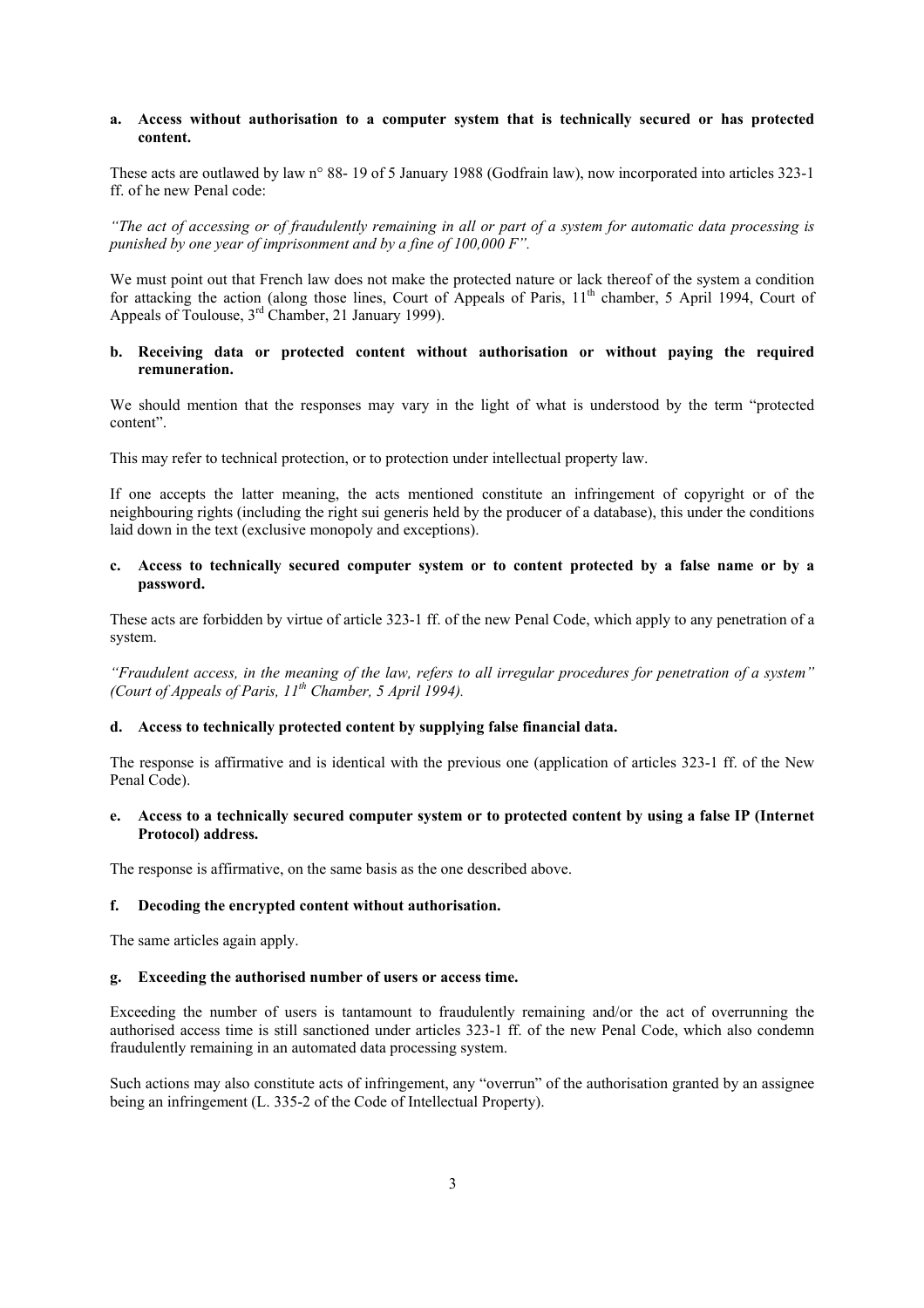# **h. Exceeding the number of authorised copies or a technical measure preventing production of copies.**

The response is the same as the previous one.

# **2. Common law of liability**

# **a. Can the neutralisation of the technical measures be sanctioned on the basis of the common law of civil liability?**

One may contemplate application of article 1382 of the Civil Code: *"Any action whatsoever on the part of a person that causes harm to others obliges the party by whose fault the action has occurred to pay compensation".* 

This text is generally applicable.

# **On what conditions?**

Above all, for the fault to be constituted, there must have been violation of an obligation. Hence it is necessary to determine the said obligation. General obligations, such as the obligation to observe diligence, may possibly be applicable.

Three elements must be present: prejudice, a generating fact and a causal link between them.

The weakness of the mechanism instituted under article 1382 of the Civil Code is due to the fact that it is up to the victim to prove those elements.

### **What is the situation with production and distribution of systems making avoidance possible?**

Here again article 1382 of the Civil Code may apply. However, one may think that in this situation, the causal link between prejudice and the fault will be hard to establish.

# **b. Have the Courts of Appeals and the Lower courts already sanctioned avoidance and/or marketing of equipment on the basis of civil liability? On what assumptions? How have they characterised the fault? Is an element of intent or of knowledge necessary? Does the fault consist in contributing to or in facilitating the violation of a right (copyright or other right)?**

There are no precedents as far as we know relative to this problem. However, in the light of the precedents relative to application of article 1382 of the Civil Code generally, an element of intent or of knowledge would probably not be necessary (objective conception of personal action in French law).

**c. In case neutralisation or distribution of equipment making neutralisation possible can be the object of proceedings on the basis of civil liability, on what assumptions could one escape such liability?** 

The only hypothesis making it possible to escape the liability provided for under article 1382 of the Civil Code is force majeure.

## **d. Could the fact of blocking access to data or to other objects that are technically protected constitute a misuse of law in your country?**

The notion of misuse of law is a very subjective one in French law. Hence it is difficult to predict the decisions that would be made by the courts. But having said this, there is nothing against the notion, a priori, that the conclusion would be a misuse of law in the case mentioned.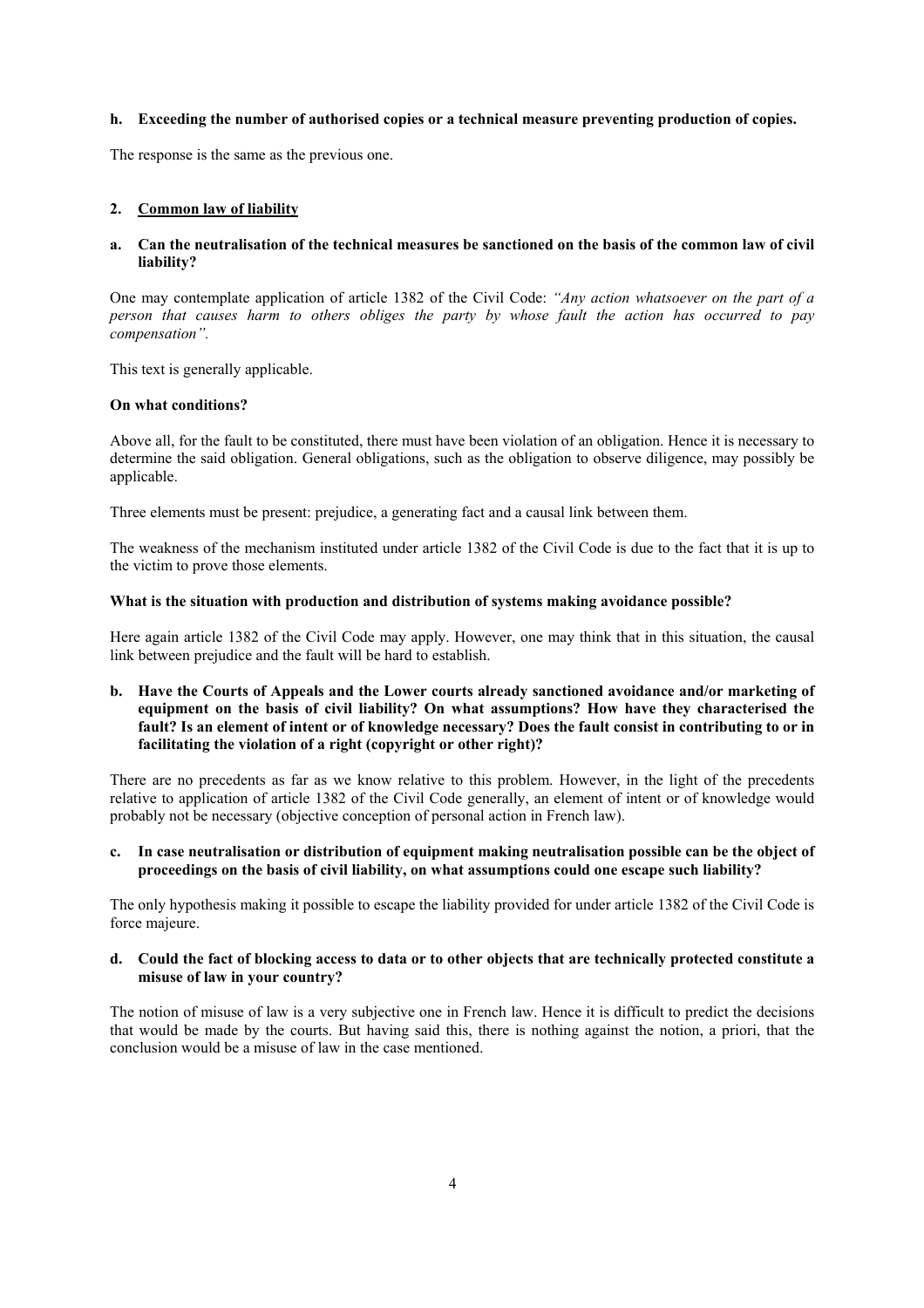# **3. Law relating to the audio-visual sector, cable and satellite, and protection of encrypted services or programmes, protection of conditional access services**

**a. Are encrypted programmes and/or services (for instance, pay television services, etc.) the object of regulation? Is that regulation found in civil, penal, administrative or public law? What is the objective of such provisions?** 

Encrypted programmes are regulated by law n° 86- 1067 of 30 September 1986, as modified by law n° 92- 1336 of 16 December 1992. That regulation is found in penal law.

Its objective was originally to protect the CANAL + Television channel against reproduction of its decoders.

**b. Are decoding or reception of encrypted programmes and/or services without authorisation prohibited? Under what conditions? What is the objective of these regulations? What types of programmes and/or services are targeted? Must they be paying in order to benefit from protection?** 

The programmes targeted are "*televised programmes when the said programmes are reserved for a given public that accesses them by means of remuneration paid to the service operator"* (article 79-1 of the law). Hence there must be payment for the programmes.

Moreover the conditions are specific to this text.

Thus the Cour de Cassation (Supreme Court of Appeals) has recalled that installation in a public place (in the case in question, in the bar of a hotel) of a decoder did not constitute the violation targeted by article 79-3. (Cour de Cassation – Crim, 21 November 2000 – quoted by Lamy Droit des Médias et de la Communication – Actualités – n°  $11 - 23$  February 2001).

Hence use for purposes other than private ones is not one of the material criteria concerning the violation. It therefore seems clear that this text has its own logic, and that the conditions provided for in the texts relative to copyright in public use subject to the monopoly and private use covered by an exception are not applicable.

# **Who may file suit? What sanctions are provided for?**

An action may be filed by the service operator. The sanctions that are provided for are a fine and imprisonment (article 79-1 ff. of the law).

#### **c. Does the prohibition also concern decoding or neutralisation equipment?**

The prohibition also relates to those elements.

#### **What are the prohibited activities?**

Article 79-1 prohibits "*manufacture, importing with a view to sale or rental, offering for sale, holding with a view to sale, sale or installation of equipment, materials, systems or instruments designed, in total or in part, to fraudulently receive televised programmes, when the said programmes are reserved to a given public that accesses them by means of remuneration paid to the service operator".* 

Article 79-2 prohibits *"the action of ordering, designing, organising or disseminating advertising that, directly or indirectly, promotes an equipment item, materials, systems or instruments mentioned in article 79-1".*

# **Does the law also prohibit non-commercial activities relative to such equipment items?**

The answer is yes.

Article 79-3 prohibits *"organisation, defrauding the service operator of its rights, of reception by third parties of the programmes mentioned in article 79-1".* 

Article 79-4 sanctions *"the acquisition or holding, with a view to use of an equipment item, materials, systems or instruments mentioned in article 79-1".*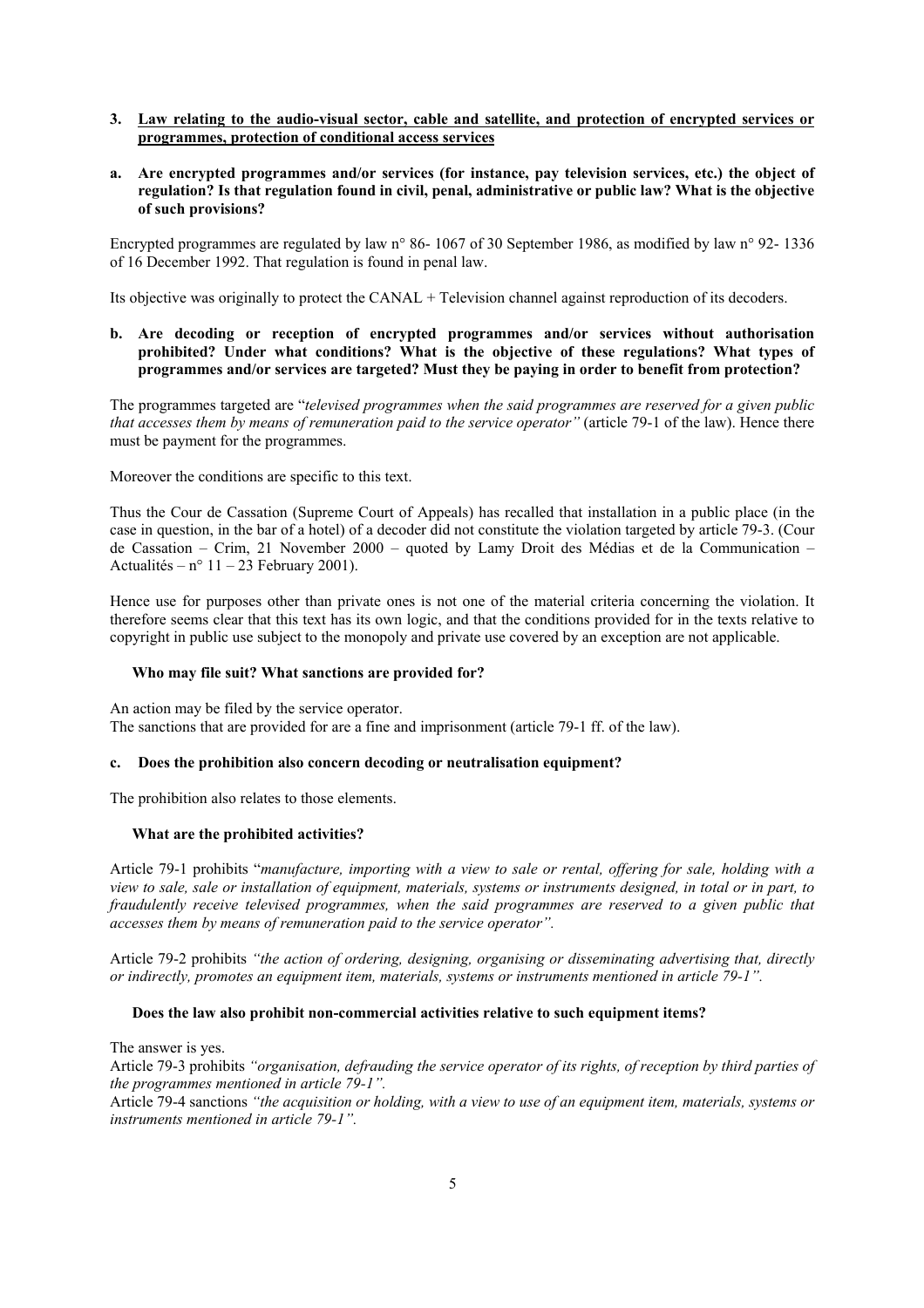#### **With respect to decoding equipment, how does one define the unlawfulness of such systems?**

The definition of unlawfulness of such systems seems to be teleological, since the law mentions equipment that is *"designed, in total or in part, to fraudulently receive"* the programmes in question.

The notion of "fraud" is a broad one.

**How does the law [deal] with mixed systems, i.e., devices that have both a function, a legitimate use, and a function of illicit neutralisation? Who can file an action on the basis of the said law? What types of actions and of sanctions are provided for?** 

- **d. Are there circumstances under which decoding is authorised for the user? How do the precedents apply these rules and regulations?**
- **e. Do you consider that these rules and regulations are adequate and effective?**

The law does not deal with mixed systems. Hence the protection is identical. No circumstances can justify access and fraudulent maintenance.

The regulations under computer criminal law are particularly effective in ensuring protection of the technical measures.

**f. Rules and regulations relative to conditional access:** 

**A 1997 European directive protects conditional access services, namely, services access to which is subordinate to certain conditions, particularly to payment of remuneration, and sanctions the marketing of mechanisms facilitating neutralisation of conditional access systems. The protected services are radio and television, as well as the information society services, the examples mentioned in this connection being, in particular, services relating to video on request, on-line access to a database, on-line publication and other services supplied on the networks.** 

- **1. Does similar protection exist in your country? In what legal field (audio-visual law, specific law)?**
- **2. In case the answer is yes, what is the objective of that legislation? What types of services are targeted? What are the protection conditions? Is conditional access defined by the remuneration criterion? Does the law prohibit the act of neutralising the technical measure relating to access or the devices allowing such neutralisation? In the latter case, what activities are forbidden (sale, manufacture, possession, provision of services, etc…)?**
- **3. The European directive explicitly includes information society services in its fields of application, which moreover are defined as services provided remotely in response to an individual request by the addressee of the service. Does your legislation concerning conditional access also cover information society services? In other words, can it be applied to the services supplied on the Internet or on other electronic services?**

The law of 1 August 2000 relative to freedom of communication lays down the regime applicable to operators of conditional access systems (article 95 of the law). However, the main purpose of those texts is to settle the conditions under which the said operators have to allow access to such technologies without distortion of competition.

Outside of the texts already mentioned (protection by computer criminal law – protection of decoders), there are no specific arrangements.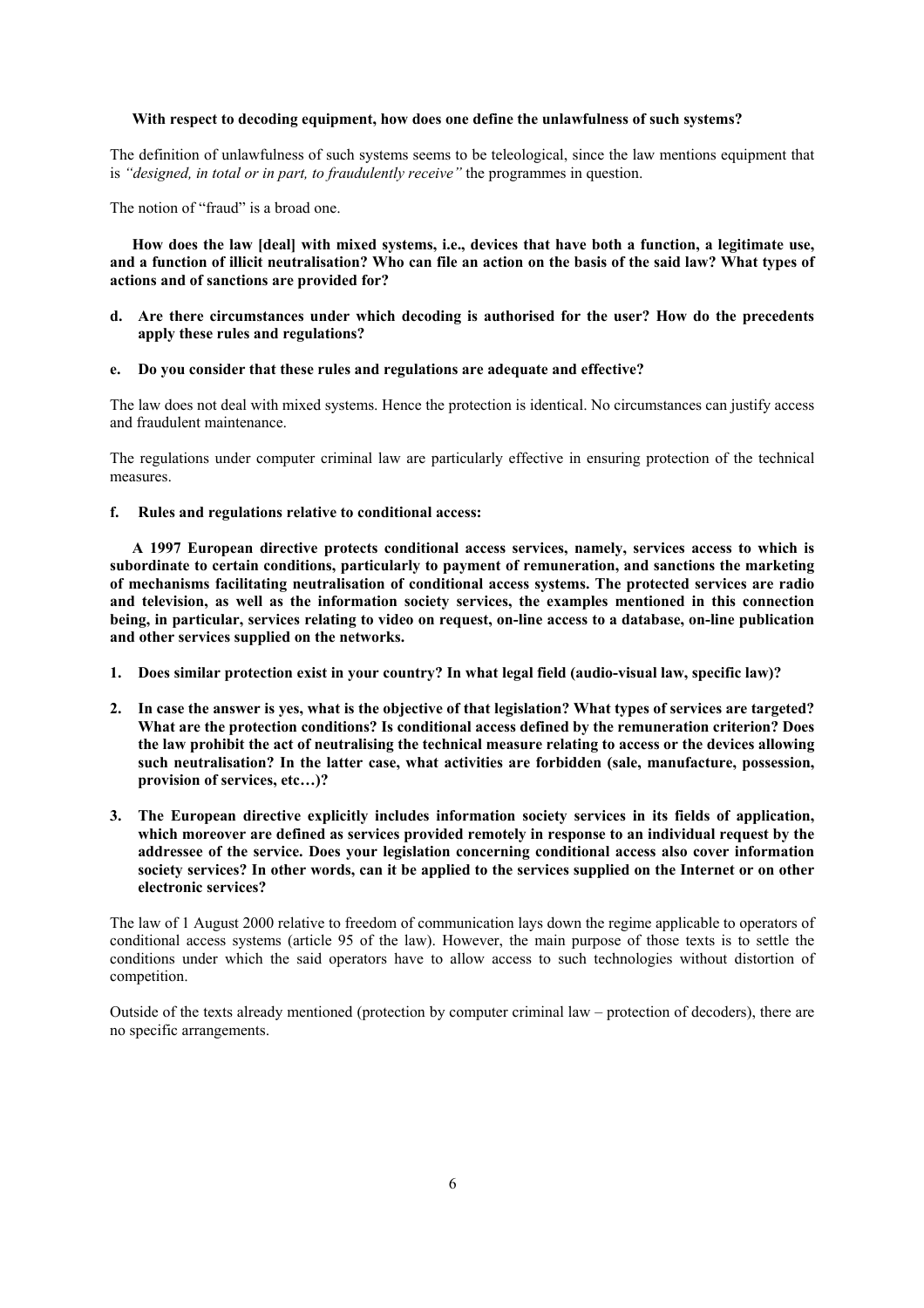# **4. Telecommunications law**

We must remind you that telecommunications law is based on a few major principles that define users' rights. To present them, we will use the classification made by Professor Michel Vivant (LAMY: DROIT DE L'INFORMATIQUE ET DES RESEAUX, Edition 2000, n° 1944):

- 1. The right to network connection
- 2. The right to correspondence secrecy
- 3. The right to operator neutrality
- 4. The right to recourse against the suppliers
- 5. The right to protection against improper clauses.

We also remind you of the existence of the above-mentioned law of 30 September 1986, modified by the law of 16 December 1992, that sanctions unauthorised access to a television when the said access is conditional on payment of a remuneration to the service operator.

**a. The rules and regulations relative to telecommunications may sanction unauthorised interception of communication, either by decoding or by any other act providing access to the content at the time of its transmission on a telecommunications network. This type of provision could constitute the basis for an action against decoding or unauthorised access to data transmitted on telecommunications networks. Does the law on telecommunications contain any such prohibition?** 

The answer is yes. Such a prohibition is stipulated by law n° 91-646 of 10 July 1991 relative to secrecy of correspondence transmitted by way of telecommunications.

## **1. What is the act in question? Does the law refer to equipment allowing or facilitating such interception?**

Article 226-15 of the Penal Code sanctions "*the act, committed in bad faith, of intercepting, diverting, using or disclosing correspondence that is issued, transmitted or received by way of telecommunications".*  The law mentions equipment, since the said article 226-15 also represses the act, committed in bad faith, of *"proceeding with installation of devices designed to make such interceptions".* 

#### **2. Must the content be encrypted or otherwise protected to benefit from protection?**

The answer is no. Correspondence of all types is protected.

# **3. Is the prohibition on interception or distribution of equipment allowing interception subject to certain exceptions (for instance, when the decoding or interception devices meet certain technical standards)?**

No, application of the text is not subject to technical criteria.

### **4. Who may file an action on the basis of these provisions? What actions and sanctions are provided for?**

Persons whose correspondence has been intercepted, diverted, used or disclosed in bad faith. Article 226-15 of the Penal code provides a penalty of one year of imprisonment and a fine of 300,000 F.

# **b. Telecommunications law may also impose observance of certain technical standards on terminal devices. This could constitute a way of prohibiting telecommunications systems allowing unauthorised reception of communications. What is the situation in this respect in your legislation?**

A text requires terminal devices to observe certain technical standards. We are referring to decree n° 92-116 of 4 February 1992 relative to approval of telecommunications terminal equipment, to its connection conditions and to authorisation of installers (LAMY: DROIT DE L'INFORMATIQUE ET DES RESEAUX, Edition 2000, n° 1939). But these texts are not connected with protection of the content.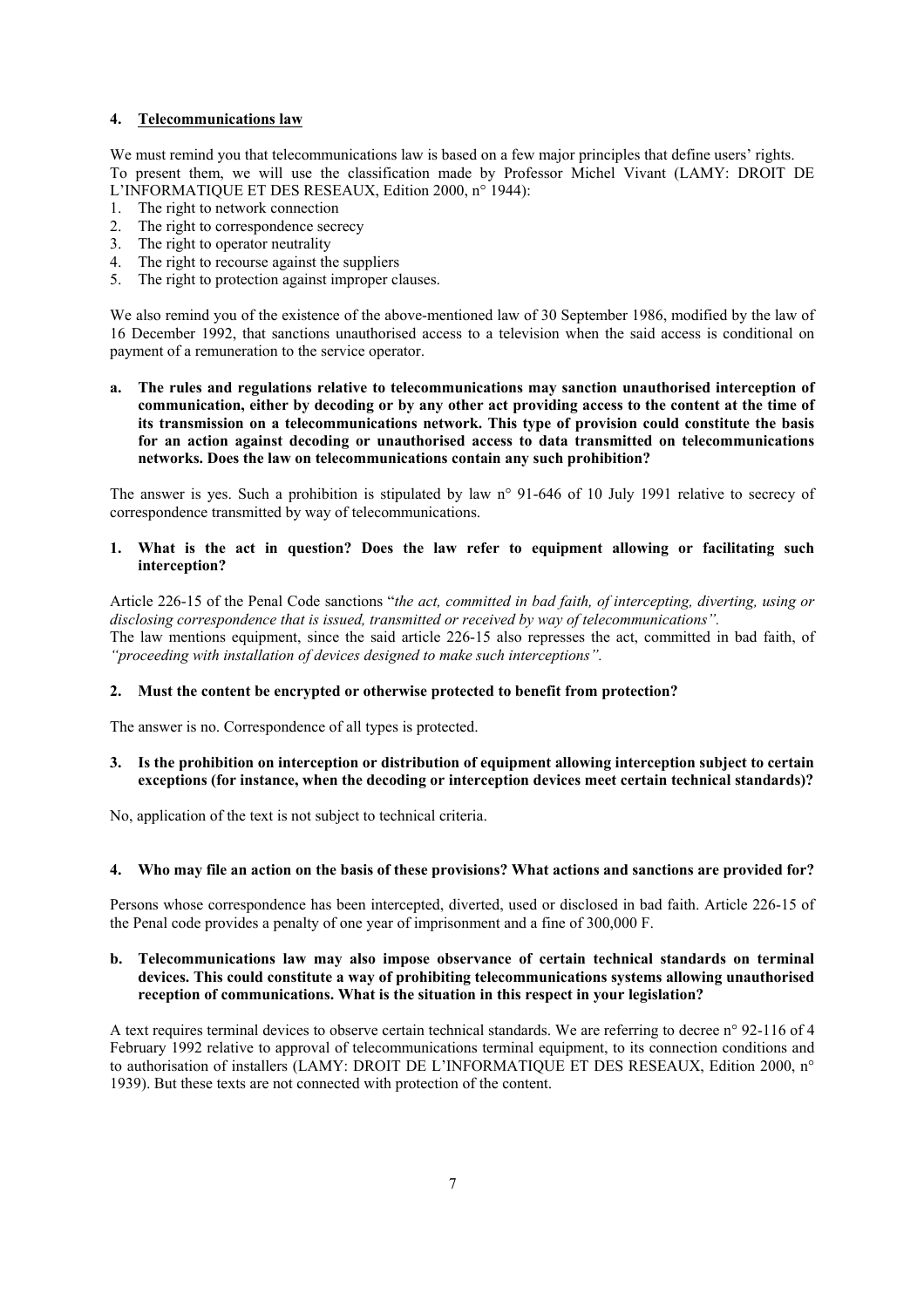# **5. Computer crime**

#### **a. Does your country have legislation concerning computer crime?**

The answer is yes. Law n° 88-19 of 5 January 1988, known as the "Godfrain law", now incorporated into articles 323-1 ff. of the new Penal Code (cf. responses to the previous questions).

# **Do avoidance of technical protection or unauthorised access to a computer system or network constitute an offence?**

## The answer is yes.

Article 323-1 of the new Penal code provides that "*the act of accessing or of maintaining oneself, fraudulently, in all or part of an automated data processing system is punished by imprisonment of one year and by a fine of 100,000 F".* 

#### **What is the objective of making such actions criminal acts?**

To sanction a new type of crime against which recourse to the common law lacked effectiveness, particularly because of the principle of speciality in criminal law.

**b. How are the acts that are prohibited defined? Is the way unauthorised access is made possible specified, for instance, supply of a false password, decoding, or some other act of piracy?** 

The forbidden acts are defined broadly. The way access is made possible is not specified. The fact is that it is the mere act of fraudulently accessing a system for automated data processing that is made criminal, the means used for that purpose being unimportant.

**c. Is the criminal law also aimed at equipment making commission of such offences possible (sometimes called "hacker tools")? Failing this, could the seller or the manufacturer of such equipment be prosecuted as accomplices? What are the penalties provided for such offences?** 

Criminal law is not directly aimed at the equipment items.

The seller or the manufacturer of such equipment items and/or any person could be prosecuted on the basis of the general texts relative to complicity.

The fact is that article 121-7 of the Penal code provides that *"a person is an accomplice in a crime or an offence if he knowingly, by aid or assistance, has facilitated preparation or consummation thereof".* 

# **d. What are the elements of the offence? Is a fraudulent intent or some other moral element required?**

A material element and a moral element are necessary for the infraction to occur. The material element consists in access to and/or unauthorised maintenance in a system. The moral element lies in the knowledge of an absence of a right to access and/or to maintain oneself in the system.

# **e. Have the courts already applied these provisions in the context of a technical protection measure or of unauthorised access to data or to other technically protected objects?**

The answer is yes. However, the application of the texts does not depend on the existence of limited access or access subject to conditions. Thus mere access and/or maintenance, as long as it is not explicitly authorised, is sanctioned (Court of Appeals of Paris – 5 April 1994).

# **f. In the absence of a law of computer crime, could certain traditional offences (theft, fraud, forgery, break-in, etc.) be used to characterise unauthorised access and/or neutralisation of a technical system? Are there cases in the precedents?**

In principle such charges could apply to access to or unauthorised maintenance in a computer system or in a network as long as entry is under the conditions laid down in the text.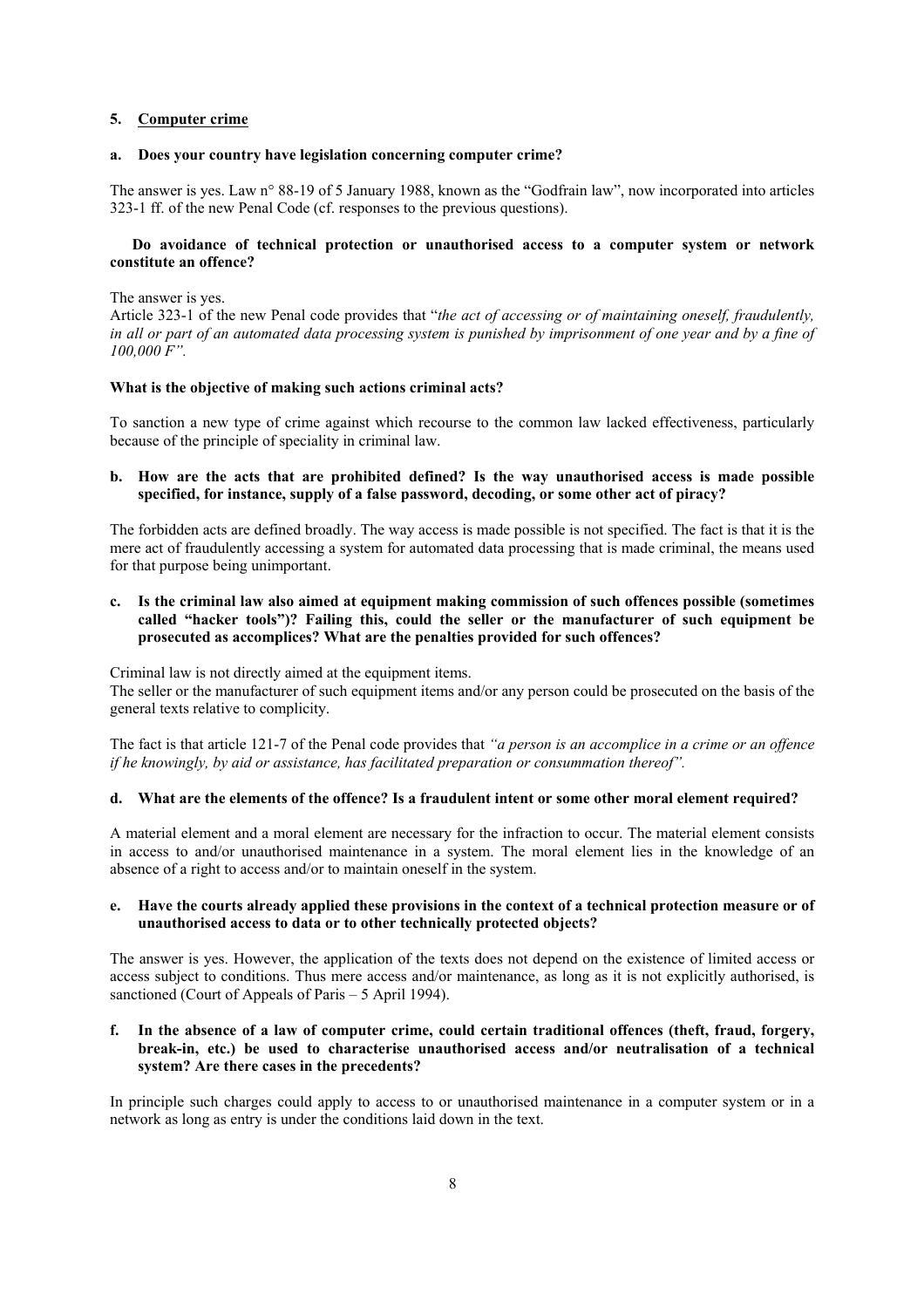#### **6. Commercial practise and unfair competition**

**a. In your country, has the marketing of decoding devices or equipment or of decoders been sanctioned, in the absence of specific protection, on the basis of the law concerning unfair competition? Under what conditions?** 

There are no cases of jurisprudential application of the law concerning unfair competition to marketing of decoding devices or equipment in French law.

# **b. What are advantages, drawbacks or limits of application of the law concerning unfair competition to such practises? Do you think such protection is effective and efficient?**

The purpose of the law concerning unfair competition and of law regarding parasitical actions is different. This law is based on a broad application of article 1382, relative to civil liability.

The drawbacks lie in the difficulty of proving elements making it possible to act on this basis, and particularly the existence of a fault in the absence of private rights to the object of protection.

This protection cannot be effective, since it depends on the circumstances in each case, and hence does not provide sufficient predictability.

In addition one must have a dilution of the forms of specific legal protection by an inappropriate extension of protection by unfair competition or parasitical actions.

#### **7. Protection of the technical arrangements**

**The technical protective arrangements themselves may be the object of private law. It may be a question of a copyright or of a patent to the software, or else of manufacturing secrets or of business secrecy protecting the decoding key or the technical mechanism itself. Getting around the software or the technical means or manufacturing or distributing avoidance equipment could constitute an act of reproduction (decompilation of the software, for instance), of unauthorised exploitation or a disclosure of manufacturing secrets or business secrets.** 

**a. Is your legislation concerning copyrights, patents or business secrecy applicable in this context? Under what conditions? Have the precedents already protected a technical mechanism by way of this approach?** 

The legislation relative to software can perfectly well apply, as long as the technical system uses software.

This protection is now provided in positive law by copyright, and it cannot be provided by patents, whatever the status of the present debate concerning patentability of software may be.

Furthermore the code of Intellectual Property henceforth protects technical systems for protection of software by means of a specific text (it being recalled that computer criminal law may also apply).

Article L  $122 - 6 - 2$  of the CPI provides as follows:

"**Art. L. 122-6-2** (Law n° 94-361 of 10 May 1994). Any publicity or use notice relative to the means of doing away with or neutralising any technical arrangements protecting a software item must mention the fact that the illicit use of such means is subject to the sanctions provided for in case of infringement. A decree in Council of State will lay down the conditions for application of the present article."

The decree has not yet been adopted, and there are no precedents with respect to application of this text.

Moreover the protection relative to manufacturing secrets and know-how may apply.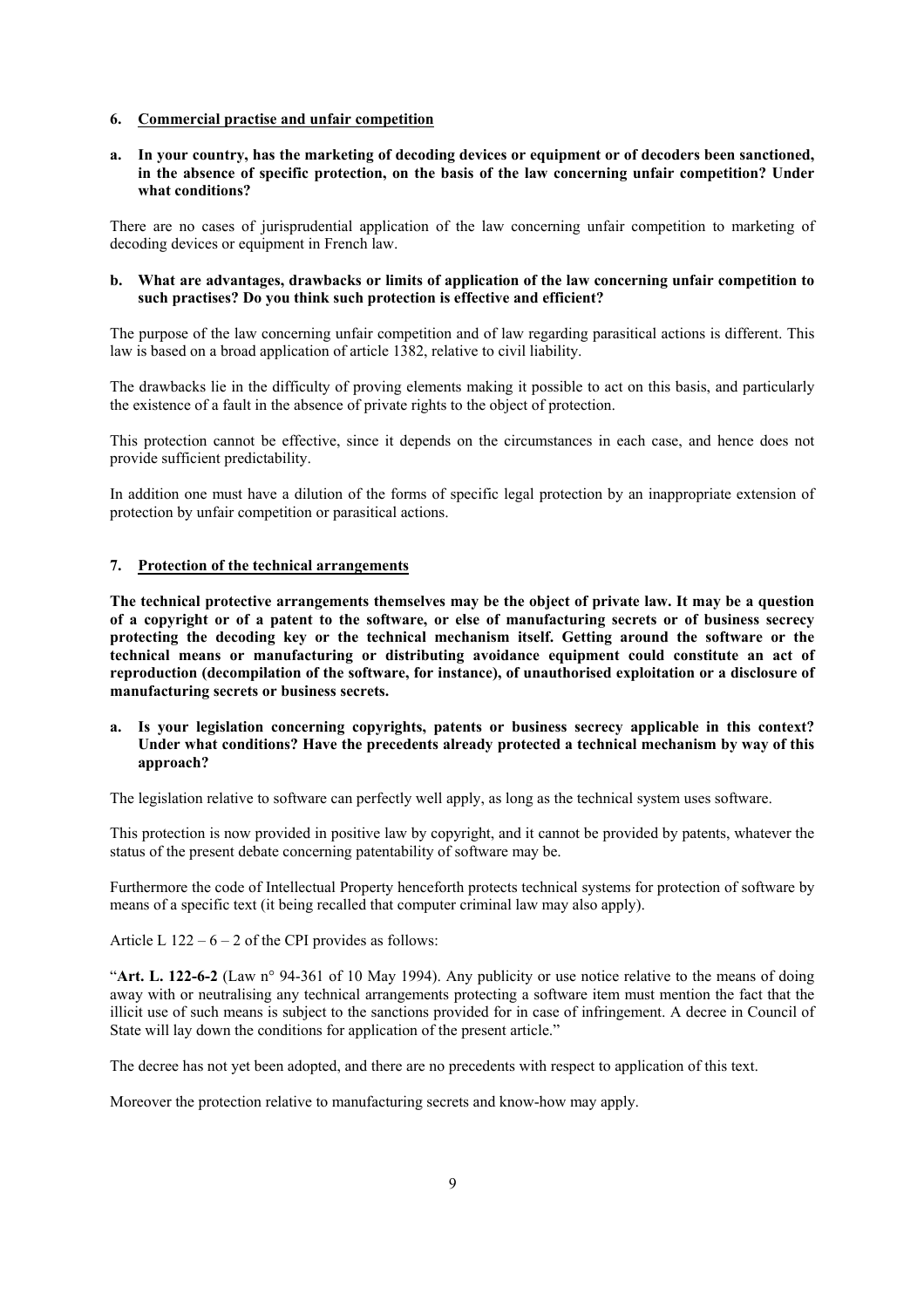But these protective systems are governed by specific conditions, that will sanction actions having made it possible to obtain access to information relative to the protective system, and not to the attack relative to the protective system itself.

#### **b. What are the exceptions to these specific protective regimes from which a person who has gotten around the protection or has made/distributed avoidance systems could benefit?**

There is an exception relative to the interoperability of the software (article L. 122-6-2 of the Code of Intellectual Property).

The said article provides as follows:

"Art. L.  $122-6-1$  (law n° 94-361 of 10 May 1994). I. – The acts provided for in points 1 and 2 of article L. 122-6 are not subject to the author's authorisation when they are necessary to allow use of the software in accordance with its purpose by the person having the right to use it, including the right to correct errors.

However, the author is entitled to reserve, by contract, the right to correct the errors and to determine the special procedures to which the acts will be subject that are provided for in points 1 and 2 of article L. 122-6 necessary to allow use of the software in accordance with its purpose by the person having the right to use it.

II.- The person entitled to use the software may make a back-up copy when this is necessary to preserve use of the software.

III.- The person entitled to use the software may, without the author's authorisation, observe, study or test the operation of the said software in order to determine the ideas and principles underlying any element whatsoever of the software when he carried out any operation relating to loading, display, execution, transmission or storage of the software that he is entitled to carry out.

IV.- The reproduction of the software code or the translation of the form of the said code is not subject to the author's authorisation when the reproduction or the translation of the form in the meaning of point 1 or of point 2 of article L. 122-6 is indispensable in order to obtain the information required for the interoperability of a software item created independently with other software items, as long as the following conditions are met:

1. The said acts are carried out by the person entitled to use a copy of the software or in his behalf by a person authorised for that purpose.

2. The information needed for interoperability has not been made easily and quickly accessible to the persons mentioned in point 1 above.

3. And the said acts are limited to the parts of the original software necessary for the said interoperability.

The information obtained in this way may not be:

1. Used for purposes other than realisation of the interoperability of the software created in an independent way.

2. Or communicated to third parties unless that is necessary to the interoperability of the software created independently.

3. Or used for the development, production or marketing of a software item the expression of which is substantially similar or for any other act constituting an attack on the copyright.

V.- The present article may not be interpreted as allowing a person to attack the normal exploitation of the software or to cause unjustified prejudice to the author's legitimate interests.

Any stipulation contrary to the provisions laid down in points II, III and IV of the present article is null and void."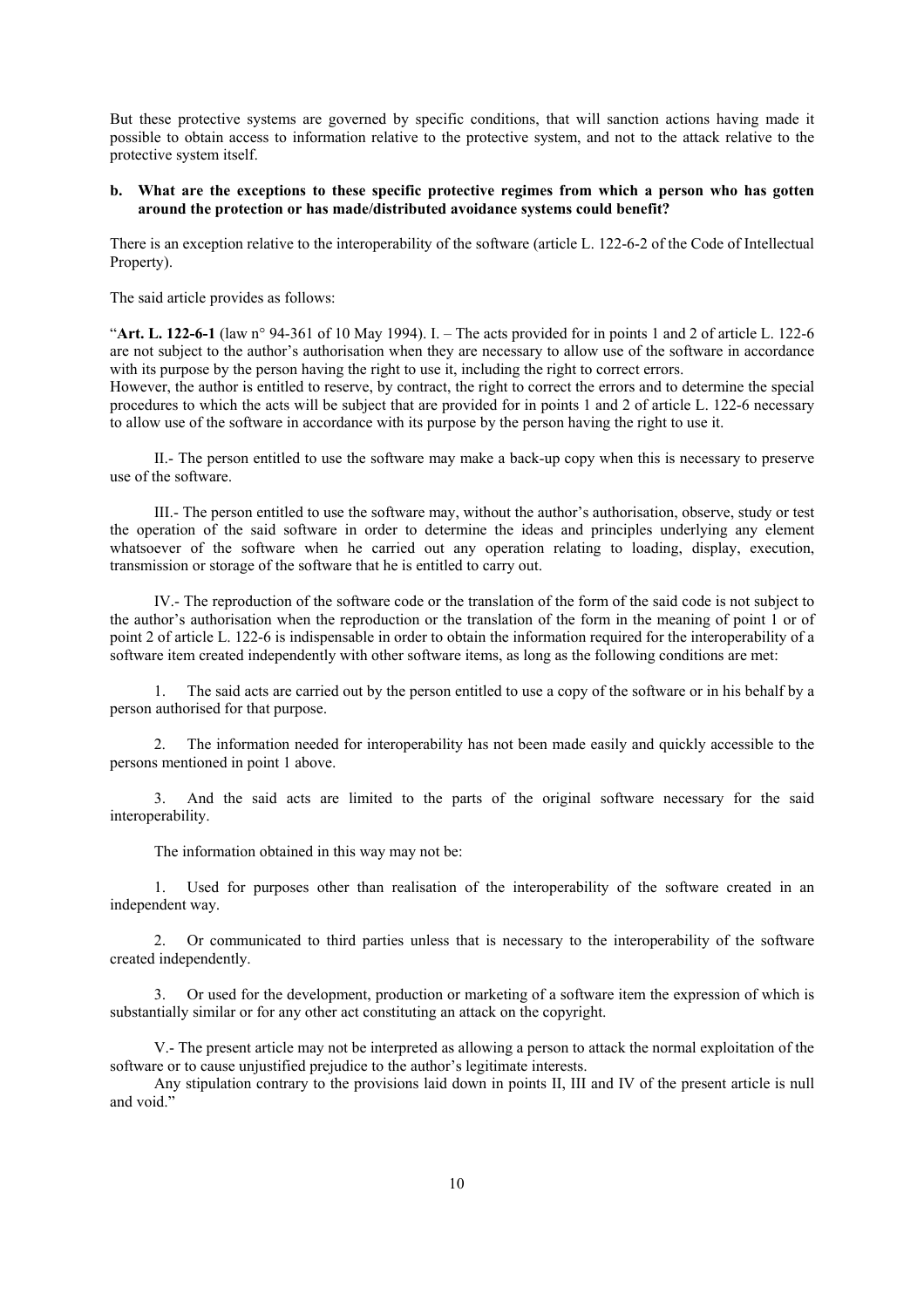Within the framework of this exception, it would be possible to attack the technical protection systems based on a software item to adapt the latter to another compatible software item and/or to compatible hardware (Court of Appeals of Paris, 12 December 1997 – interoperability for adaptation of the ZIP floppy disk software to a reader).

We should also point out that the French courts have given a very restrictive interpretation of the back-up copy. It may be made only if the software publisher has not provided it, and if it is useful.

# **8. Other types of protection**

- **a. How could one protect the technical measures outside of legislation or the legal mechanisms mentioned above? By what type of legislation or legal mechanisms (for instance, law concerning protection of personal data and private life, property right, etc…)? On what assumptions?**
- **b. In particular, do you think that the law of contracts can offer an effective solution to prohibit neutralisation of technical protection?** 
	- **1. Assumption of a contract managed by the technical measure itself (case of on-line licenses) that would prevent neutralisation. Is such a contract valid?**

Such a contract would be valid "a priori". However, such a contract could not prohibit decompilation for interoperability purposes.

Moreover the contracts proposed by the authors' companies provide that an authorisation granted in connection with rights is valid only subject to the use of certain software items, the said software items not allowing downloading, but only streaming.

# **2. Assumption of a contract concluded with the computer or electronics industry that would force them to develop devices respecting the technical measure or not neutralising it? Have such negotiations taken place in your country?**

We have no knowledge of negotiations along those lines, but that does not mean that they do not exist.

# **9. Exceptions, fundamental rights, interests of third parties and the public interest**

**a. Are there general limitations on the types of protection contemplated in this report, limitations that would apply independently of the legal provisions on which the action against neutralisation of technical measures is based (limitation resulting, for instance, from freedom of expression, freedom of information, the public interest, consumer protection, misuse of law, etc…)?** 

**b. What is the position in your country of the computer and electronics industry? Are there products likely to be forbidden on the basis of the types of legislation mentioned above? How have their interests been taken into account?** 

We must remind you here of the fundamental rights of users we have previously mentioned:

- 1. the right to connection to the network
- 2. the right to secrecy of correspondence
- 3. the right to operator neutrality
- 4. the right to recourse against suppliers
- 5. the right to protection against improper clauses.

However, it is clear that new divergent interests will have to be taken into account in connection with discussion regarding transposition of the directive concerning copyright and neighbouring rights in the information society.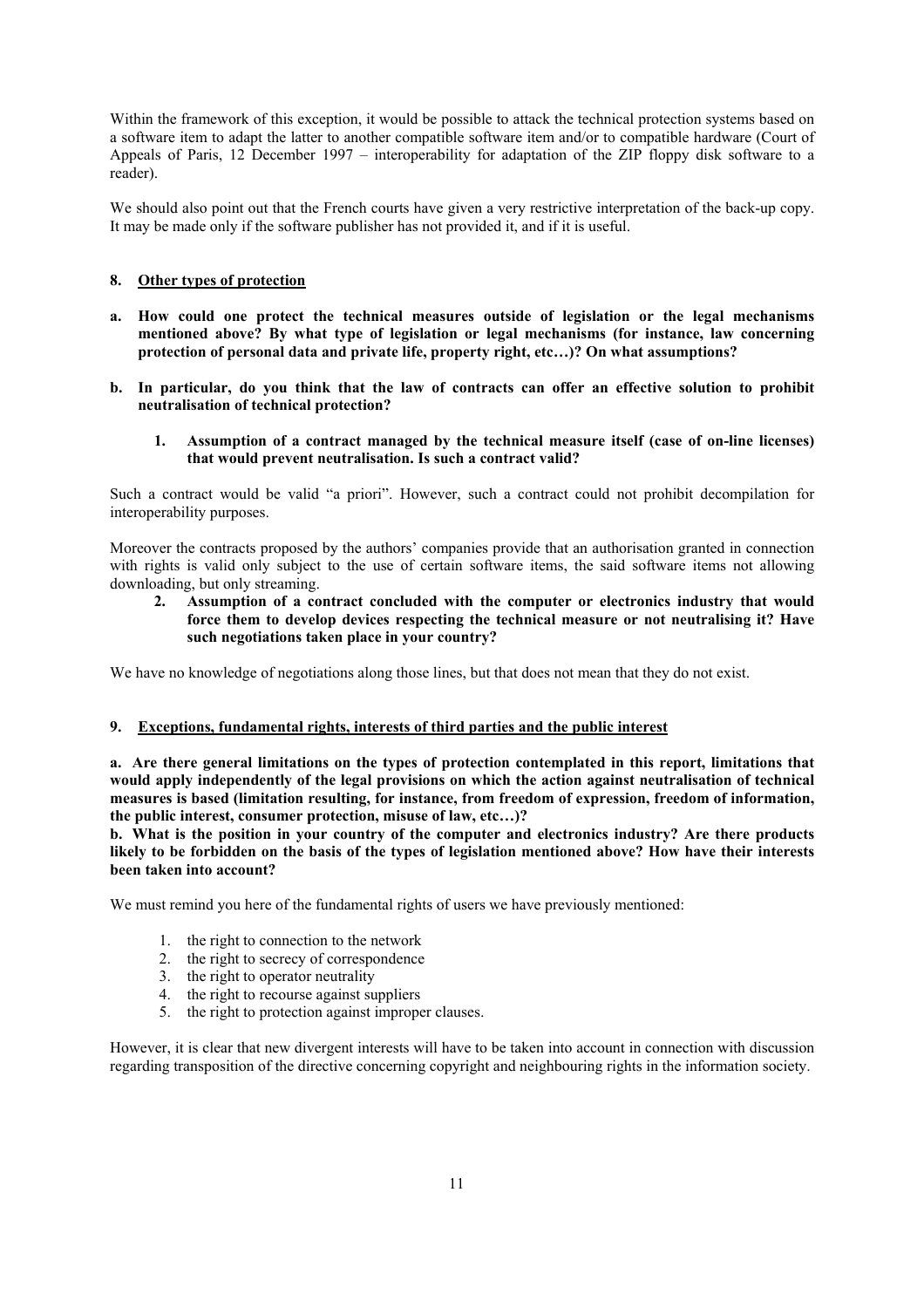# **10. Application of the types of protection contemplated in questions 1 to 9 to works protected by copyright**

- **a. Could the holders of rights make use of the legal mechanisms and provisions mentioned above either to prohibit neutralisation of the technical measures protecting their works, or to prohibit distribution of equipment making such avoidance possible or facilitating it? What protective arrangements could apply?**
- **b. Are these various types of protection such as to be used alternatively to or jointly with specific protection of the technical measurements in connection with copyright?**
- **c. What are the advantages and the drawbacks for the author of using these various legal provisions? Do these various legal regimes throw another light on the opportuneness of new and specific protection in the copyright field?**
- **d. If the author can use such protection outside the copyright, could that justify carrying out the transposition of the provisions of the treaties of the World Intellectual Property Organisation in this field into legislation other than copyright legislation? Do you think this solution would be opportune and effective? If not, what are the failures and shortcomings of these existing provisions that could be remedied by specific protection in the copyright field?**

# **Do you have any other remarks?**

The holders of rights may now potentially call on all of the legal provisions recalled in the responses to the questionnaire.

However, it would seem better for them to have their own rules regarding protection of the technical measures. That will be the case within the framework of transposition of the directive concerning copyright and neighbouring rights in the information society.

Three minimum conditions would have to be met to ensure protection of the technical measures:

- 1- One of the important conditions is that this protection should be granted to the holders of rights, and not to any person involved in the chain of dissemination of the protected objects. It will then be up to the holders of rights to decide on the way in which they want to make use of their prerogatives, particularly by contract.
- 2- A second condition will have to be to ensure the effectiveness of the specific legal protection of the technical measures by avoiding a situation in which the beneficiaries of the exceptions could claim a right to such exceptions that would neutralise protection of the technical measures.
- 3- Finally, it is essential that the specific regimes for protection of the technical measures not prevent the holders of rights from using the other legal tools available to them in the present state of positive law.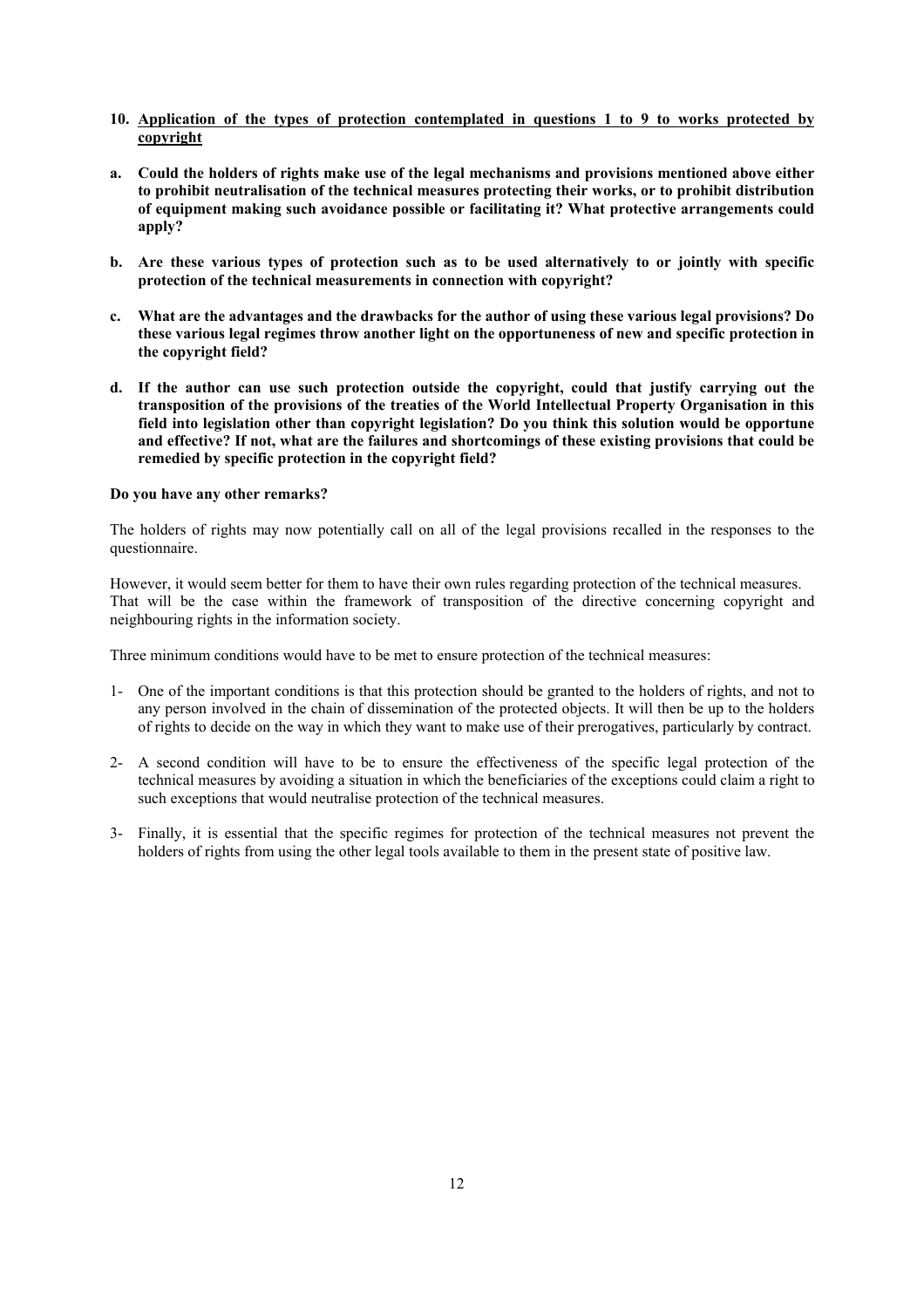**PRINTER FRIENDLY VERSION VERSION IMPRIMABLE**

# **ALAI 2001 Rapports Nationaux Séance IC France**

Congrès de l'ALAI 2001 – NEW YORK – 13 – 17 juin 2001

Régimes complémentaires et concurrentiels au droit d'auteur

Les protections techniques vues dans un contexte plus large

**Ouestionnaire** 

Rapporteur générale : Séverine Dussolier

Facultés Niversitaires Notre Dame de la Paix, Namur, Belgique

Gilles Vercken

Cabinet Gilles Vercken

Avocat au Barreau de Paris

#### **Remarques préliminaires générales**

# **Sur la forme du questionnaire**

Le questionnaire est composé de dix questions, dont seule la dernière a pour objet direct le droit d'auteur.

Le questionnaire est très détaillé et comporte de très nombreuses questions.

Dans le cadre du droit français, beaucoup de questions se recoupent, notamment du fait que les thèmes des questions sont soit transversaux, soit particuliers. Des réponses aux questions transversales constituent parfois des réponses aux questions particulières, et inversement.

C'est la raison pour laquelle certaines réponses sont très succinctes, ou identiques pour plusieurs questions.

# **Sur le fond du questionnaire**

D'une manière globale, le droit positif français comporte de nombreuses dispositions pouvant être utilisées pour protéger les actes de neutralisation des dispositifs de protection des œuvres en dehors de la protection par les mécanismes de réservation relevant du droit d'auteur et des droits voisins.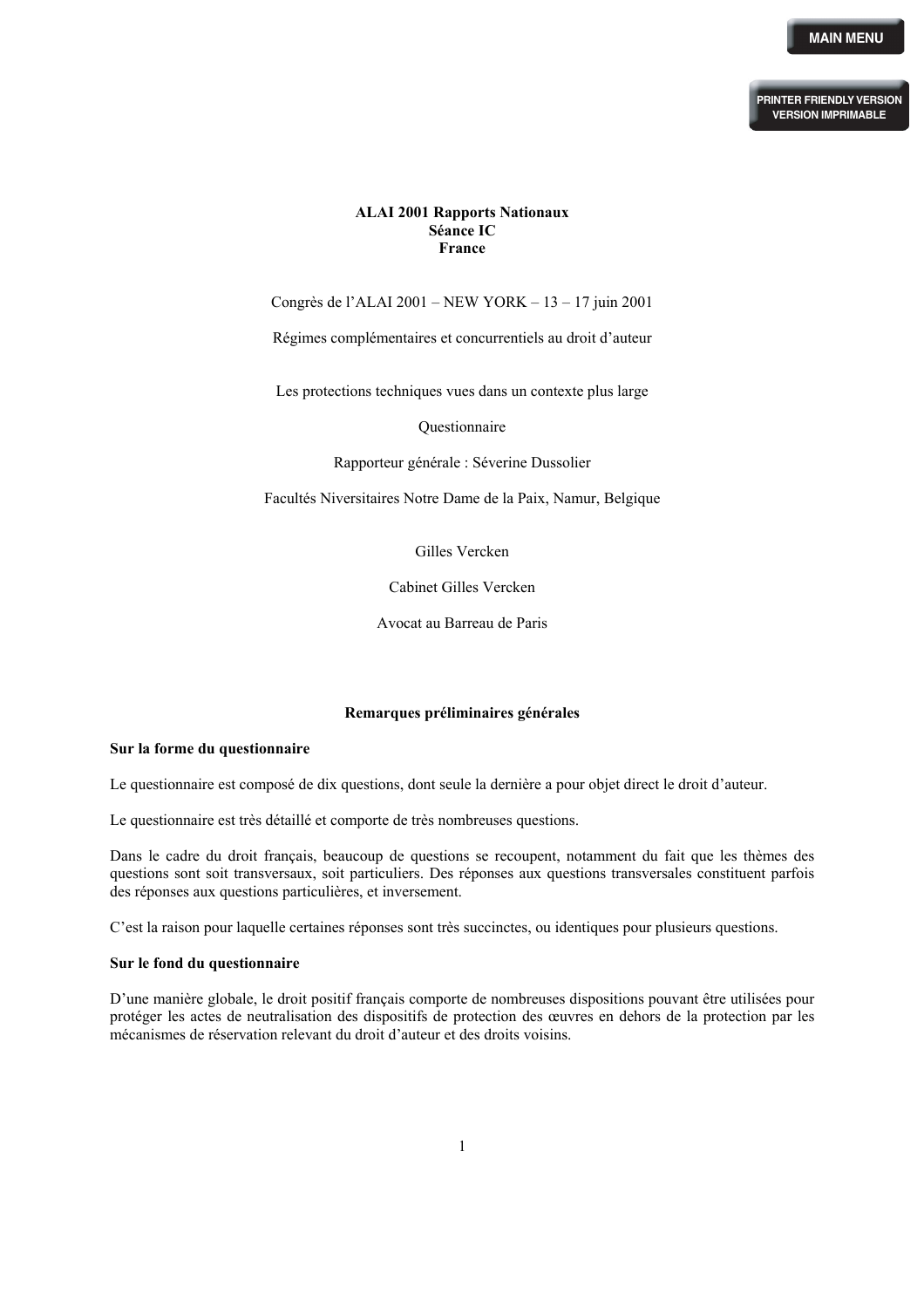Toutefois, ces dispositions n'ont pas pour but de protéger les œuvres en tant que telles.

Elles permettent d'agir contre des agissements ayant permis indirectement d'avoir accès à ces œuvres par la neutralisation des systèmes.

Ces dispositions sont essentiellement les suivantes :

le droit pénal de l'informatique, et essentiellement l'accès ou le maintien frauduleux dans un système automatisé de données

- l'atteinte aux correspondances privées (article 226 15 du CPI)
- l'article 79 1 et suivants de la loi du 30 septembre 1986, sur la captation frauduleuse de programmes télédiffusés – d'application large dés lors que les diffusions par réseaux peuvent être qualifiées de télédiffusion.

Par ailleurs, une des difficultés juridiques importantes posée par la multiplication des textes résulte de la cohérence entre différents textes poursuivant des objectifs différents :

- liberté des télécommunications et droits des utilisateurs
- protection des contenus par les systèmes de droit pénal
- protection des contenus et exceptions dans le droit commun de la propriété artistique et littéraire
- exceptions spécifiques au droit du logiciel
- protection des correspondances privées.

Il apparaît alors que l'ensemble des mécanismes juridiques de protection relevant d'autres domaines du droit peuvent être mis en œuvre pour assurer la protection des mesures techniques et/ou des informations relatives aux objets protégés.

Toutefois, cette mise en œuvre n'a jamais pour objectif d'assurer la protection des ayants droits. Il semble donc que cet arsenal juridique sera utilement complété par des dispositions permettant aux titulaires de droits de disposer d'outils juridiques spécifiques et propres à leurs intérêts, sans exclure pour autant l'application des outils juridiques existants.

Ce dernier point est important, car la protection par des mécanismes en dehors du droit d'auteur présente l'avantage de ne pas être soumise aux limites qui pourraient résulter de l'application des dispositions du projet de directive sur les droits d'auteurs et les droits voisins, qui prévoient la protection des mesures techniques dans la mesure compatible avec le bénéfice des exceptions.

Compte tenu des incertitudes juridiques sur la relation exacte devant être instituée entre protection des mesures techniques et bénéfice des exceptions, et dans l'attente des discussions et débats lors de la transposition en droit français de la directive une fois adoptée, les moyens classiques de protection, et notamment le droit pénal de l'informatique, demeurent – et demeureront – des outils fiables à la disposition des praticiens.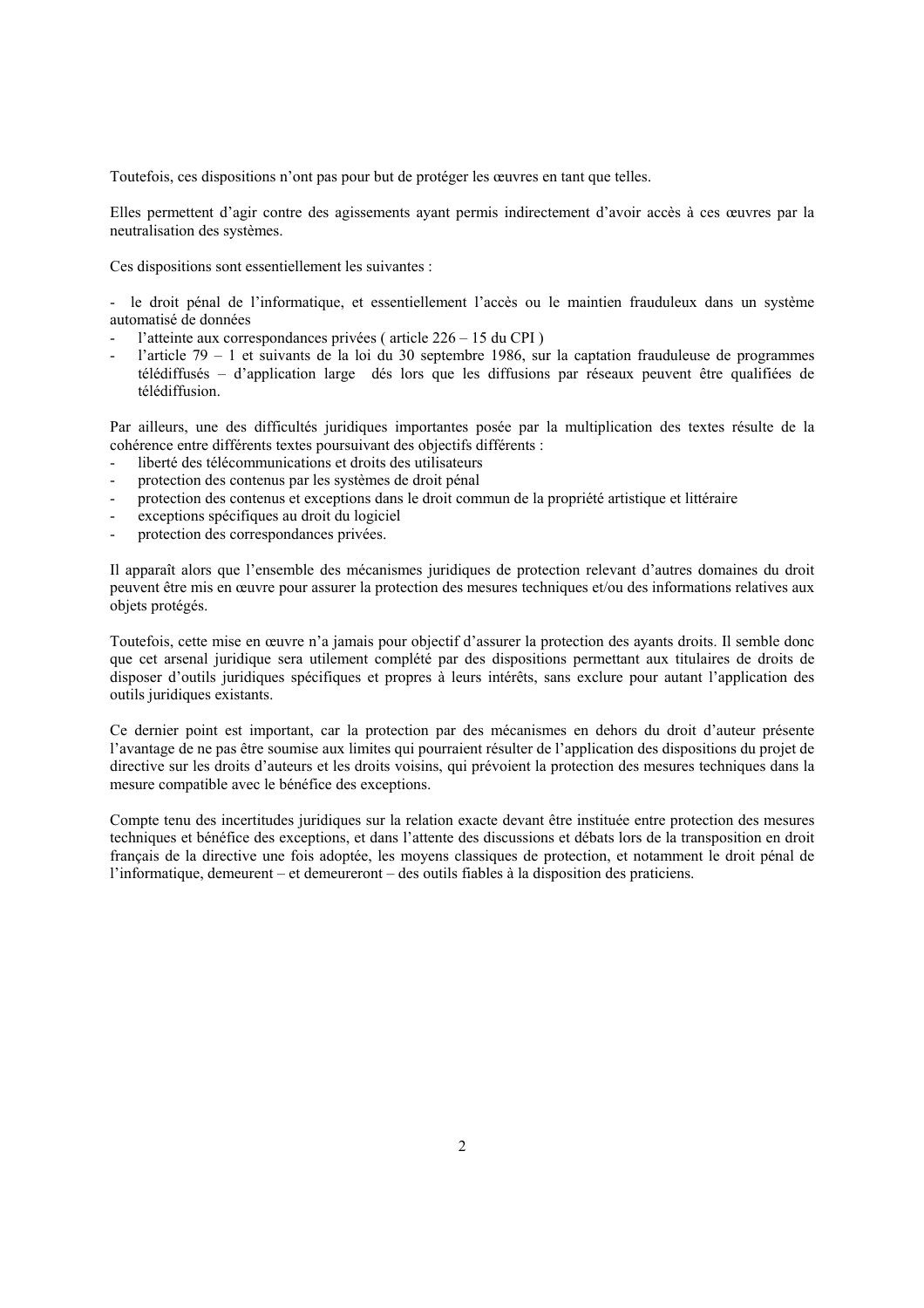# **Plan du questionnaire :**

- **1. Actes de neutralisation**
- **2. Droit commun de la responsabilité**

**3. Droit de l'audiovisuel, du câble et satellite et protection des services ou programmes cryptés, protection des services à accès conditionnels.** 

- **4. Droit des télécommunications**
- **5. Criminalité informatique**
- **6. Pratique commerciale et concurrence déloyale**
- **7. Protection du dispositif technique**
- **8. Autres protections**
- **9. Exceptions, droits fondamentaux, intérêts des tiers et intérêt public**

**10. Application des protections envisagées aux questions 1 à 9 aux œuvres protégées par un droit d'auteur** 

**\* \* \* \* \* \* \* \* \* \*** 

# **1 . Actes de neutralisation**

**Les actes suivants sont-ils interdits dans votre pays ? En vertu de quelle législation ?** 

## **a. Accéder, sans autorisation, à un système informatique techniquement sécurisé ou à du contenu protégé ?**

Ces actes sont incriminés par la loi n° 88-19 du 5 janvier 1988 (loi Godfrain) aujourd'hui reprise dans les articles 323-1 et suivants du nouveau Code Pénal :

*« Le fait d'accéder ou de se maintenir, frauduleusement, dans tout ou partie d'un système de traitement automatisé de données est puni d'un an d'emprisonnement et de 100 000 F d'amende ».* 

Il faut noter que le droit français ne fait pas du caractère protégé ou non du système une condition de l'incrimination (en ce sens, *Cour d'Appel de Paris, 11° ch., 5 avr.1994*, *Cour d'Appel de Toulouse, 3° ch., 21 janv.1999*).

# **b. Recevoir des données ou du contenu protégé, sans autorisation ou sans s'acquitter de la rémunération prévue ?**

Il convient de signaler que les réponses peuvent varier en fonction de ce que l'on entend par « contenu protégé ».

Il peut s'agir soit d'une protection technique, soit d'une protection au titre du droit de propriété intellectuelle.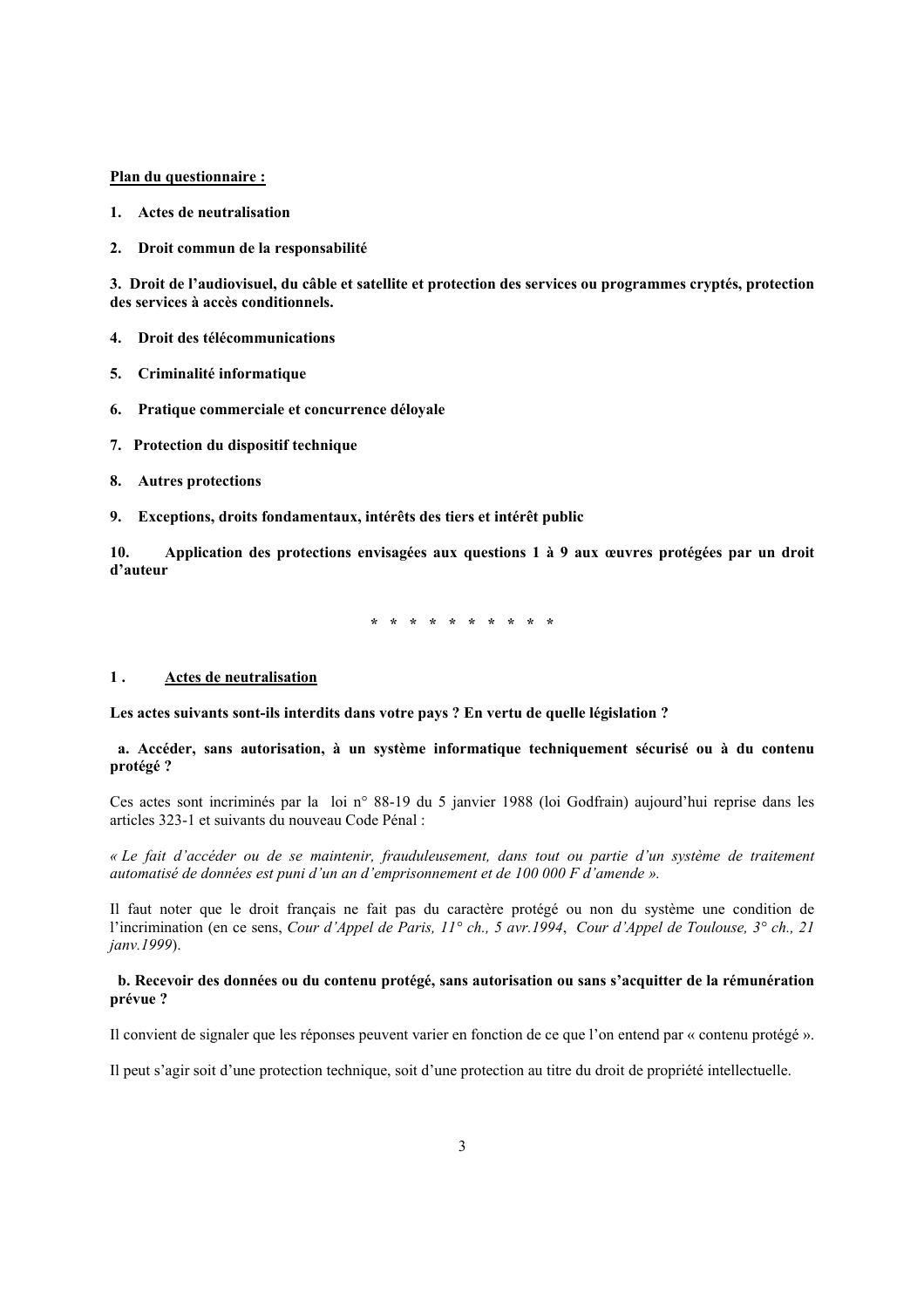Si l'on retient cette dernière acception les actes mentionnés constituent une contrefaçon, au titre du droit d'auteur ou des droits voisins (y compris le droit sui generis du producteur de base de données) et ce dans les conditions fixées dans les textes ( monopole exclusif et exceptions ).

# **c. Accéder à un système informatique techniquement sécurisé ou à du contenu protégé par le biais d'un faux nom ou d'un mot de passe ?**

Ces actes sont interdits en vertu des articles 323-1 et suivants du nouveau Code Pénal qui s'appliquent à toute pénétration dans un système.

*« L'accès frauduleux, au sens de la loi, vise tous les modes de pénétration irréguliers d'un système »* (*CA Paris, 11° ch., 5 avr.1994*).

#### **d. Accéder à du contenu techniquement protégé en fournissant de fausses données financières ?**

La réponse est affirmative et identique à la précédente (application des articles 323-1 et suivants du Nouveau Code pénal).

# **e. Accéder à un système informatique techniquement sécurisé ou à du contenu protégé en usant d'une fausse adresse IP (Internet Protocol) ?**

La réponse est affirmative, sur les mêmes fondements que ceux décrits ci-dessus.

# **f. Décrypter du contenu crypté sans autorisation ?**

Les mêmes articles s'appliquent encore.

#### **g. Outrepasser le nombre d'utilisateurs ou le temps d'accès autorisés ?**

Outrepasser le nombre d'utilisateurs équivaut à un maintien frauduleux et/ou le fait de dépasser le temps d'accès autorisé est sanctionné toujours par les articles 323-1 et suivants du nouveau Code Pénal qui condamnent aussi le « maintien » frauduleux dans un système de traitement automatisé de données.

Ces agissements peuvent également constituer des actes de contrefaçon, tout « dépassement » de l'autorisation consentie par un ayant droit étant une contrefaçon ( L. 335-2 du Code de la propriété intellectuelle ).

# **h. Outrepasser le nombre de copies autorisées ou une mesure technique empêchant la réalisation de copies ?**

La réponse est identique à la précédente.

#### **2. Droit commun de la responsabilité**

# **a. La neutralisation des mesures techniques est-elle susceptible d'être sanctionnée sur la base du droit commun de la responsabilité civile ?**

On peut envisager l'application de l'article 1382 du Code Civil : *« Tout fait quelconque de l'homme, qui cause à autrui un dommage, oblige celui par la faute duquel il est arrivé à le réparer »*.

Ce texte est d'application générale.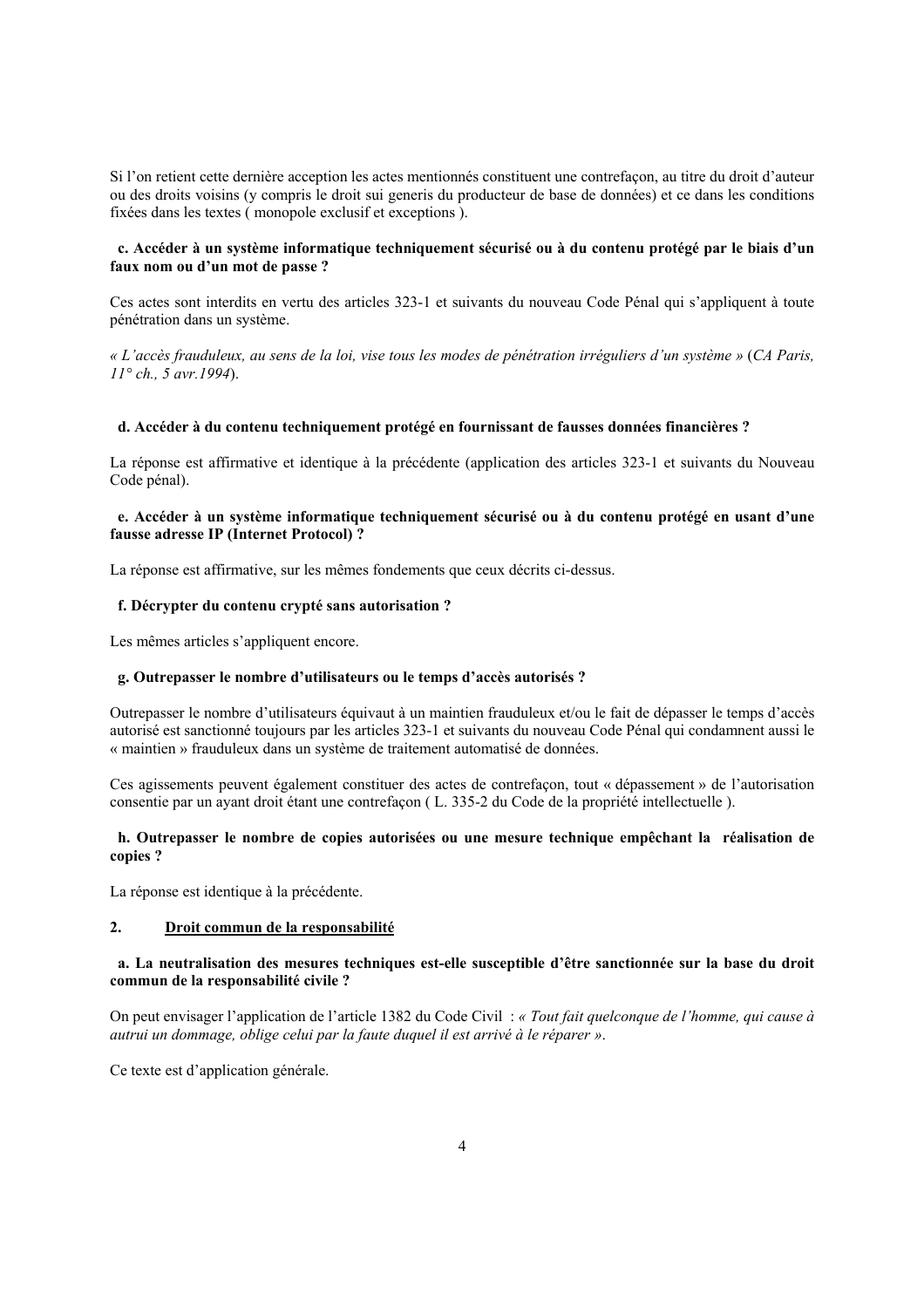## **A quelles conditions ?**

Avant tout, pour que la faute soit constituée, il faut qu'il y ait violation d'une obligation. Il est donc nécessaire de déterminer cette obligation. Des obligations générales, telles que l'obligation de diligence, peuvent éventuellement être applicables.

Trois éléments doivent être réunis : un préjudice, un fait générateur et un lien de causalité entre ceux-ci.

La faiblesse du mécanisme institué par l'article 1382 du Code Civil vient du fait qu'il appartient à la victime de prouver ces éléments.

#### **Qu'en est-il de la fabrication et de la distribution des dispositifs permettant le contournement ?**

Ici aussi l'article 1382 du Code civil peut s'appliquer. Cependant, on peut penser que dans cette situation le lien de causalité entre le préjudice et la faute sera difficile à établir.

**b. Les cours et tribunaux ont-ils déjà sanctionné le contournement et/ou la commercialisation d'équipements sur la base de la responsabilité civile ? Dans quelles hypothèses ? Comment ont-ils caractérisé la faute ? Un élément d'intention ou de connaissance est-il nécessaire ? La faute consiste-t-elle à contribuer ou à faciliter la violation d'un droit (droit d'auteur ou autre) ?**

Il n'existe aucun cas de jurisprudence relatif à ce problème à notre connaissance. Cependant, au regard de la jurisprudence relative à l'application de l'article 1382 du Code civil en général, un élément d'intention ou de connaissance ne serait probablement pas nécessaire (conception objective du fait personnel en droit français).

**c. Dans le cas où la neutralisation ou la distribution d'équipements la permettant peuvent être poursuivis sur la base de la responsabilité civile, dans quelles hypothèses pourrait-on échapper à cette responsabilité ?**

La seule hypothèse permettant d'échapper à la responsabilité prévue par l'article 1382 du Code civil est la force majeure.

## **d. Le fait de bloquer l'accès à des données ou à d'autres objets techniquement protégés pourrait-il constituer un abus de droit dans votre pays ?**

La notion d'abus de droit présente un caractère très subjectif en droit français. Il est donc difficile de prédire les jugements des tribunaux. Ceci dit, rien ne s'oppose à priori à ce que l'on retienne l'abus de droit dans le cas visé.

## **3. Droit de l'audiovisuel, du câble et satellite et protection des services ou programmes cryptés, protection des services à accès conditionnels.**

# **a. Les programmes et/ou services cryptés (par exemple les services de télévision payant, etc.) font-ils l'objet d'une réglementation ? Cette réglementation se trouve-t-elle dans le droit civil, pénal, administratif, public ? Quel est l'objectif de ces dispositions ?**

Les programmes cryptés sont réglementés par la loi n° 86-1067 du 30 septembre 1986 modifiée par la loi n° 92-1336 du 16 décembre 1992. Cette réglementation se trouve dans le droit pénal. Son objectif était à l'origine de protéger CANAL + contre la reproduction de ses décodeurs.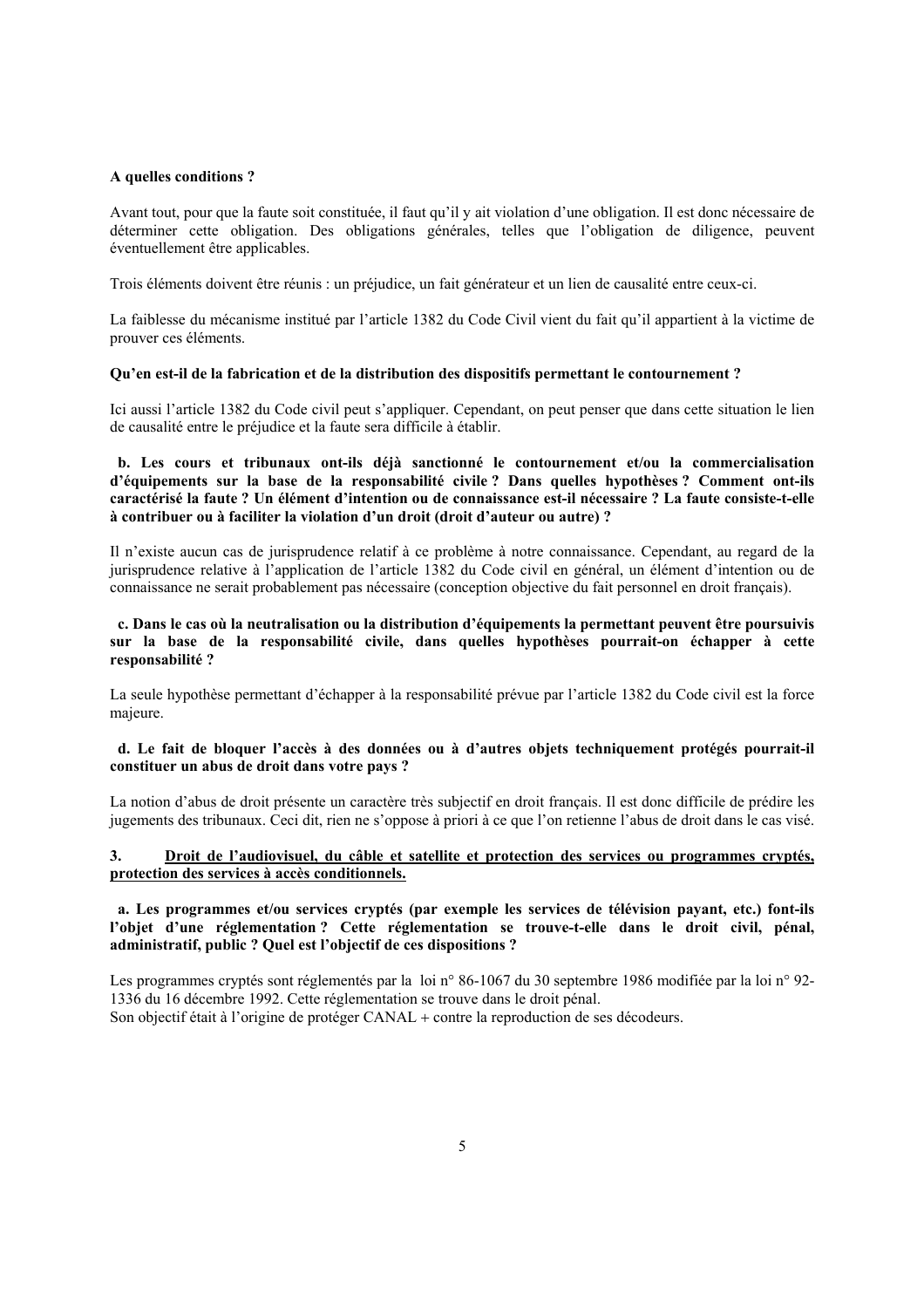**b. Le décryptage ou la réception de programmes et/ou services cryptés sans autorisation sont-ils interdits ? Dans quelles conditions ? Quel est l'objectif de cette réglementation ? Quels types de programmes et/ou services sont visés ? Doivent-ils être payants pour bénéficier de la protection ?** 

Les programmes visés sont les *« programmes télédiffusés, lorsque ces programmes sont réservés à un public déterminé qui y accède moyennant une rémunération versée à l'exploitant du service »* (article 79-1 de la loi). Les programmes doivent donc être payants.

Par ailleurs, les conditions sont spécifiques à ce texte.

La Cour de Cassation a ainsi rappeler que l'installation dans un lieu public ( en l'espèce le bar d'un hôtel ), d'un décodeur ne constituait pas l'infraction visée par l'article 79 – 3. ( Cour de Cassation – Crim ; 21 novembre 2000 – cité par Lamy Droit des Médias et de la communication – Actualités – n° 11 – 23 février 2001 ).

L'usage à des fins autres que privées n'est donc pas un des critères matériels de l'infraction. Il semble donc clair que ce texte a une logique propre, et que les conditions prévues par les textes relatives au droit d'auteur en usage public soumis au monopole et usage privé couvert par une exception ne sont pas applicables.

#### **Qui peut intenter une action ? Quelles sanctions sont prévues ?**

Une action peut être intentée par l'exploitant du service.

Les sanctions prévues sont des peines d'amende et d'emprisonnement (article 79-1 et suivants de la loi).

# **c. L'interdiction concerne-t-elle également les équipements de décryptage ou de neutralisation ?**

L'interdiction concerne également ces éléments.

#### **Quelles sont les activités prohibées ?**

L'article 79-1 prohibe *« la fabrication, l'importation en vue de la vente ou de la location, l'offre à la vente, la détention en vue de la vente, la vente ou l'installation d'un équipement, matériel, dispositif ou instrument conçu, en tout ou partie, pour capter frauduleusement des programmes télédiffusés, lorsque ces programmes sont réservés à un public déterminé qui y accède moyennant une rémunération versée à l'exploitant du service »*. L'article 79-2 prohibe *« le fait de commander, de concevoir, d'organiser ou de diffuser une publicité faisant directement ou indirectement, la promotion d'un équipement, matériel, dispositif ou instrument mentionné à l'article 79-1 »*.

#### **La loi interdit-elle aussi les activités non commerciales relatives à ces équipements ?**

La réponse est affirmative.

L'article 79-3 réprime *« l'organisation, en fraude des droits de l'exploitant du service, de la réception par des tiers des programmes mentionnés à l'article 79-1 »*.

L'article 79-4 sanctionne *« l'acquisition ou la détention, en vue de son utilisation, d'un équipement, matériel, dispositif ou instrument mentionné à l'article 79-1 »*.

# **En matière d'équipements de décryptage, comment définit-on l'illicéité de ces dispositifs ?**

La définition de l'illicéité de ces dispositifs semble être téléologique puisque la loi évoque un équipement *« conçu, en tout ou partie, pour capter frauduleusement »* les programmes visés.

La notion de « fraude » est large.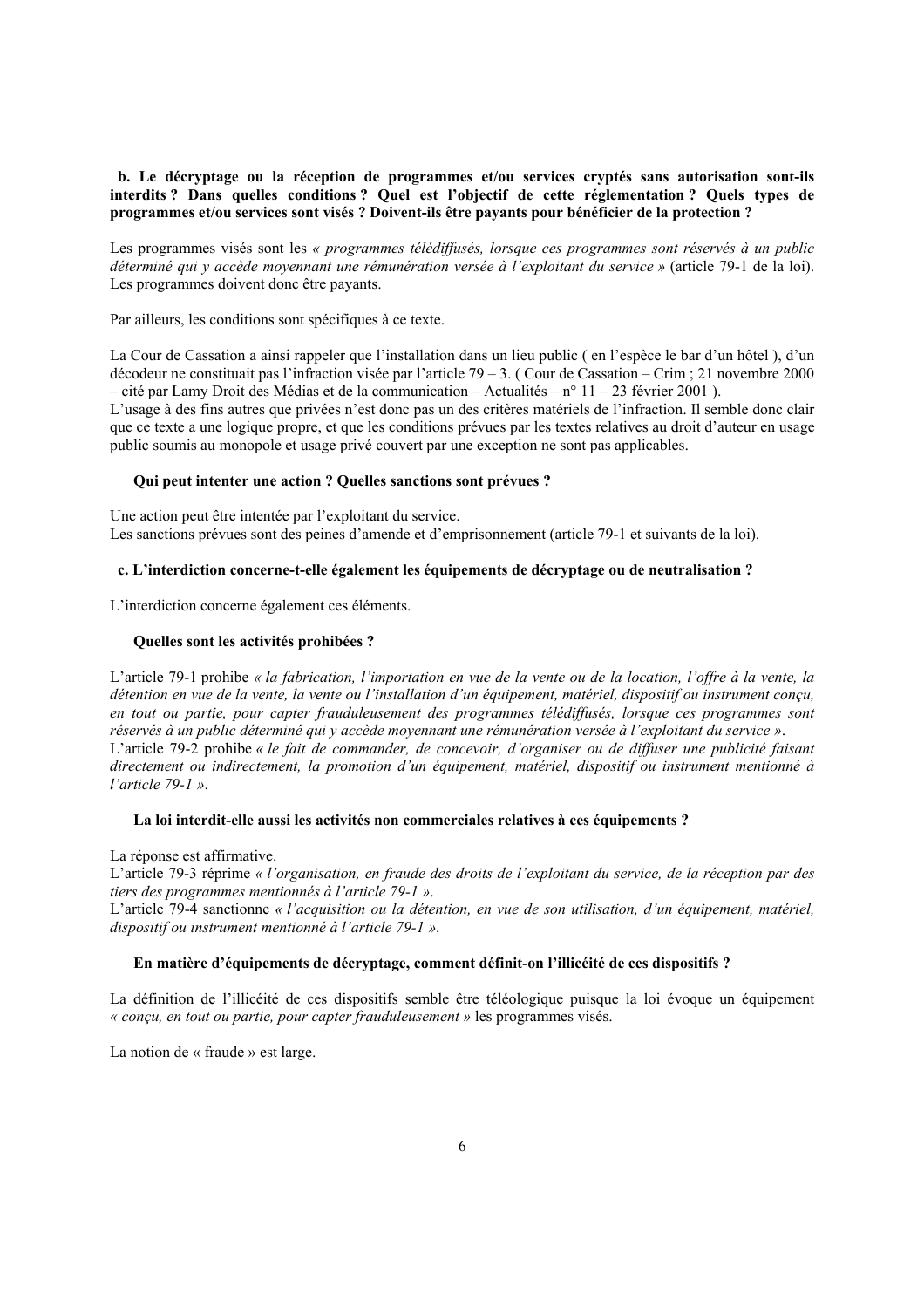**Comment la loi traite-t-elle les dispositifs mixtes, c'est-à-dire les appareils qui ont à la fois une fonction, une utilisation légitime et une fonction de neutralisation illicite ? Qui peut intenter une action sur la base de cette loi ? Quels types d'actions et de sanctions sont prévues ?** 

# **d. Existe-t-il des circonstances dans lesquelles le décryptage est autorisé pour l'utilisateur ? Comment la jurisprudence applique-t-elle cette réglementation ?**

## **e. Estimez-vous que cette réglementation est adéquate et effective ?**

La loi ne traite pas des dispositifs mixtes. La protection est donc identique. Aucune circonstance ne peut justifier l'accès et le maintien frauduleux.

La réglementation du droit pénal de l'informatique est particulièrement efficace pour assurer la protection des mesures techniques.

# **f. Réglementations relatives à l'accès conditionnel :**

**Une Directive européenne de 1997 protège les services d'accès conditionnel, soit les services dont l'accès est subordonné à certaines conditions, notamment au paiement d'une rémunération, et sanctionne la commercialisation de mécanismes facilitant la neutralisation des systèmes d'accès conditionnel. Les services protégés sont la radio et la télévision, ainsi que les services de la société de l'information, les exemples cités à cet égard étant notamment les services de vidéo à la demande, l'accès en ligne à une base de données, la publication en ligne et d'autres services fournis sur les réseaux.** 

**1. Une protection similaire existe-t-elle dans votre pays ? Dans quel domaine juridique (droit de l'audiovisuel, loi spécifique) ?**

**2. En cas de réponse affirmative, quel est l'objectif de cette législation ? Quels types de services sont visés ? Quelles sont les conditions de la protection ? L'accès conditionnel est-il défini par le critère de la rémunération ? La loi interdit-elle l'acte de neutralisation de la mesure technique d'accès ou les appareils permettant cette neutralisation ? Dans ce dernier cas, quelles activités sont interdites (vent, fabrication, possession, prestation de services, etc…) ?** 

**3. La Directive européenne inclut expressément les services de la société de l'information dans son champs d'application, définis ailleurs comme les services fournis à distance sur demande individuelle du destinataire du service. Votre législation sur l'accès conditionnel couvre-t-elle également les services de la société de l'information ? En d'autres termes, peut-elle être appliquée aux services fournis sur Internet ou sur d'autres services électroniques ?** 

En dehors des textes d'ores et déjà mentionnés ( protection par le droit pénal de l'informatique – protection des décodeurs ), il n'existe pas de dispositions spécifiques.

La loi du 1<sup>er</sup> août 2000 relative à la liberté de communication prévoit le régime applicable aux exploitants de système d'accès sous condition ( article 95 de la loi ). Toutefois, ces textes ont surtout pour objet de prévoir les conditions dans lesquelles ces exploitants doivent permettre l'accès à ces technologies sans distorsion de concurrence.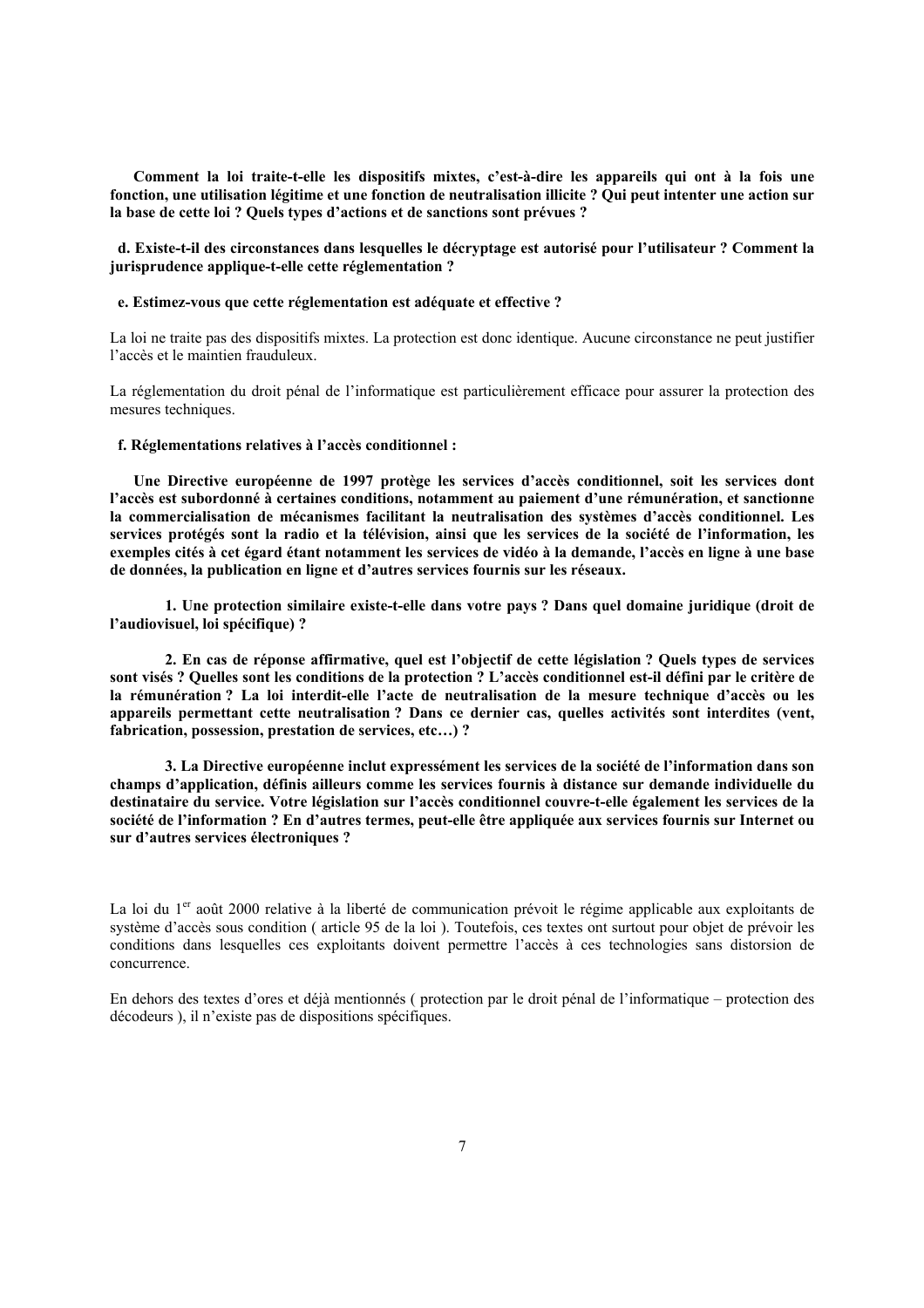# **4. Droit des télécommunications**

Il faut rappeler que le droit des télécommunications repose sur quelques grands principes qui définissent les droits des utilisateurs.

Pour les présenter nous reprendrons la classification effectuée par Monsieur le Professeur Michel Vivant ( LAMY : DROIT DE L'INFORMATIQUE ET DES RESEAUX, Edition 2000, n° 1944) :

- 1. le droit au raccordement du réseau
- 2. le droit au secret des correspondances
- 3. le droit à la neutralité de l'opérateur
- 4. le droit au recours contre les fournisseurs
- 5. le droit à la protection contre les clauses abusives.

Nous rappellerons également l'existence de la loi précitée du 30 septembre 1986, modifiée par la loi du 16 décembre 1992, qui sanctionne l'accès non autorisé à un programme télédiffusé lorsque cet accès est conditionné par le versement d'une rémunération à l'exploitant du service.

**a. Les réglementations relatives aux télécommunications peuvent sanctionner l'interception non autorisée de communication, soit par décryptage, soit par tout autre acte d'accès au contenu lors de sa transmission sur un réseau de télécommunications. Ce type de dispositions pourrait fonder une action contre le décryptage ou l'accès non autorisé à des données transmises sur des réseaux de télécommunications. La loi sur les télécommunications contient-elle une telle interdiction ?**

La réponse est affirmative. Une telle interdiction est stipulée par la loi n° 91-646 du 10 juillet 1991 relative au secret des correspondances émises par la voie des télécommunications.

## **1. Quel est l'acte visé ? La loi évoque-t-elle les équipements permettant ou facilitant une telle interception ?**

L'article 226-15 du Code pénal sanctionne *« le fait, commis de mauvaise foi, d'intercepter, de détourner, d'utiliser ou de divulguer des correspondances émises, transmises ou reçues par la voie des télécommunications »*.

La loi évoque les équipements puisque le même article 226-15 incrimine également le fait, commis de mauvaise foi, de *« procéder à l'installation d'appareils conçus pour réaliser de telles interceptions »*.

#### **2. Le contenu doit-il être crypté ou autrement protégé pour bénéficier de la protection ?**

La réponse est négative. Sont protégées les correspondances de toute nature.

 **3. L'interdiction d'interception ou de distribution d'équipement la permettant souffre-t-elle de certaines exceptions (par exemple lorsque les appareils de décryptage ou d'interception respectent certaines normes techniques) ?** 

Non, l'application du texte n'est pas liée à des critères techniques.

# **4. Qui peut intenter une action sur la base de ces dispositions ? Quelles sont les actions et sanctions prévues ?**

Les personnes dont la correspondance a été interceptée, détournée, utilisée ou divulguée, de mauvaise foi. L'article 226-15 du Code pénal prévoit une peine de un an d'emprisonnement et de 300 000 F d'amende.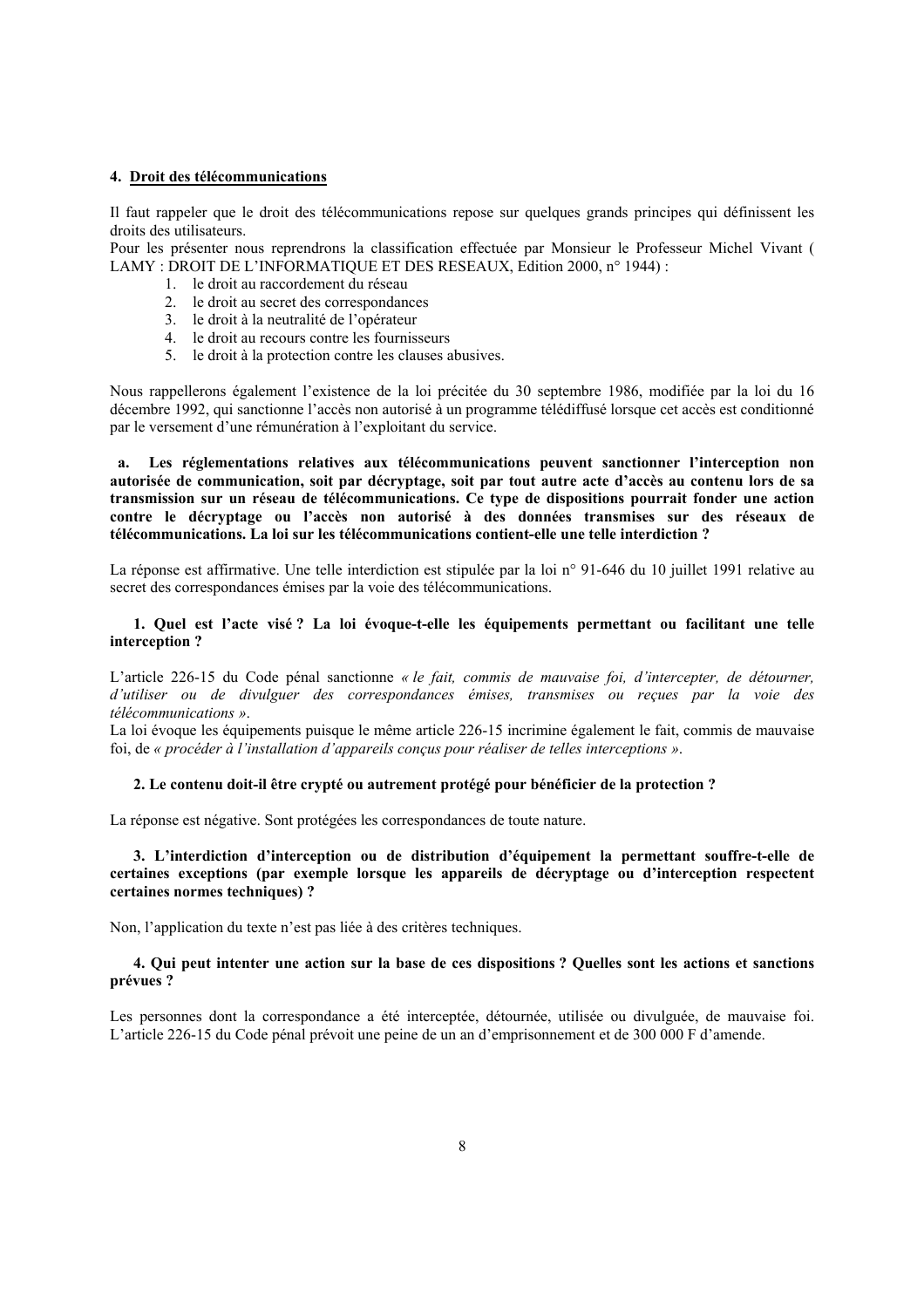# **b. Le droit des télécommunications peut également imposer aux appareils terminaux le respect de certains standards techniques. Ceci pourrait constituer un moyen d'interdire les systèmes des télécommunications permettant la réception non autorisée de communications. Qu'en est-il dans votre législation ?**

Un texte impose aux appareils terminaux le respect de certains standards techniques. Il s'agit du décret n° 92-116 du 4 février 1992 relatif à l'agrément des équipements terminaux de télécommunication, à leurs conditions de raccordement et à l'admission des installateurs (LAMY : DROIT DE L'INFORMATIQUE ET DES RESEAUX , Edition 2000, n°1939). Mais ces textes sont déconnectés de la protection des contenus.

#### **5. Criminalité informatique**

#### **a. Votre pays dispose-t-il d'une législation relative à la criminalité informatique ?**

La réponse est affirmative. La loi n° 88-19 du 5 janvier 1988 dite « loi Godfrain », aujourd'hui reprise dans les articles 323-1 et suivants du nouveau Code pénal (-cf. réponses aux questions précédentes ).

## **Le contournement d'une protection technique ou l'accès non autorisé à un système ou réseau informatique constituent-ils un délit ?**

La réponse est affirmative.

L'article 323-1 du nouveau Code pénal dispose que *« le fait d'accéder ou de se maintenir, frauduleusement, dans tout ou partie d'un système de traitement automatisé de données est puni d'un an d'emprisonnement et de 100 000 F d'amende »*.

#### **Quel est l'objectif de la criminalisation de tels actes ?**

Sanctionner une nouvelle forme de criminalité contre laquelle le recours au droit commun manquait d'efficacité, en raison notamment du principe de spécialité en droit pénal.

## **b. Comment sont définis les actes qui sont interdits ? La manière dont l'accès non autorisé est rendu possible est-elle spécifiée, par exemple la fourniture d'un faux mot de passe, le décryptage, un autre acte de piratage ?**

Les actes interdits sont définis largement. La manière dont l'accès est rendu possible n'est pas spécifiée. En effet, c'est le simple fait d'accéder frauduleusement à un système de traitement automatisé des données qui est incriminé, les moyens employés à cette fin étant indifférents.

# **c. La loi pénale vise-t-elle également les équipements permettant la commission de tels délits (parfois qualifiés de « hacker tools ») ? A défaut, le vendeur ou le fabriquant de ces équipements pourraient-ils être poursuivis comme complices ? Quelles sont les peines prévues pour ces délits ?**

# La loi pénale ne vise pas directement les équipements.

Le vendeur ou le fabriquant de ces équipements et/ou toute personne pourraient être poursuivies sur la base des textes généraux relatifs à la complicité.

En effet, l'article 121-7 du Code pénal dispose *qu'«est complice d'un crime ou d'un délit la personne qui sciemment, par aide ou assistance, en a facilité la préparation ou la consommation »*.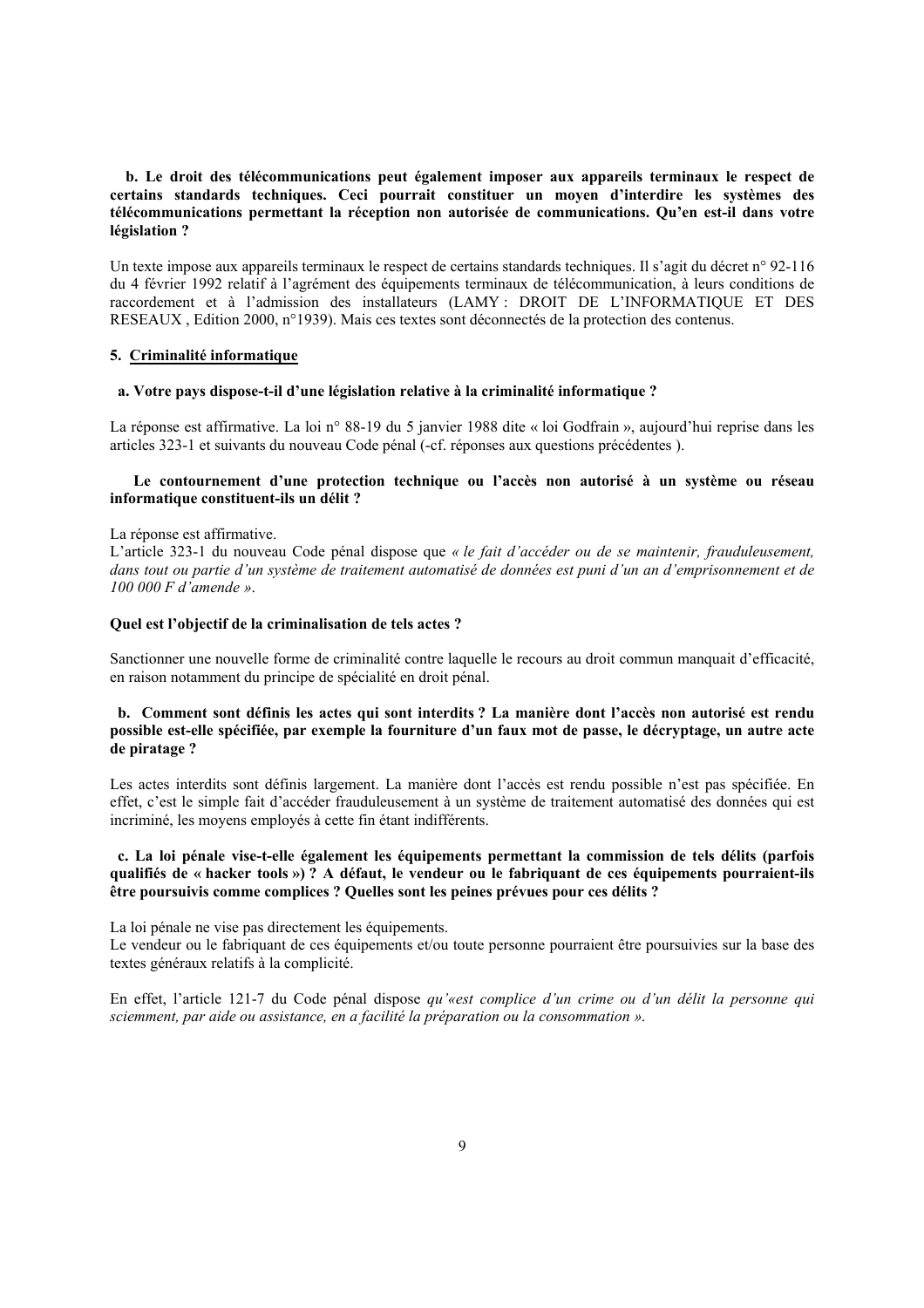### **d. Quels sont les éléments du délit ? Une intention frauduleuse ou un autre élément moral est-il requis ?**

Un élément matériel et un élément moral sont nécessaires pour que l'infraction soit réalisée. L'élément matériel consiste en un accès et/ou un maintien non autorisé dans un système. L'élément moral réside dans la connaissance de l'absence de droit à accéder et/ou se maintenir dans le système.

# **e. Les tribunaux ont-ils déjà appliqué ces dispositions dans le contexte d'une mesure technique de protection ou d'un accès non autorisé à des données ou à d'autres objets techniquement protégés ?**

La réponse est affirmative. Toutefois, l'application du texte ne dépend pas de l'existence d'un accès restreint ou soumis à condition. Le simple accès et/ou maintien, dés lors qu'il n'est pas autorisé expressément, est ainsi sanctionné ( Cour d'appel de Paris – 5 avril 1994 ).

# **f. A défaut d'une loi sur la criminalité informatique, certains délits traditionnels (vol, escroquerie, faux, effraction, etc) pourraient-ils être appliqués à l'accès non autorisé et/ou à la neutralisation d'un dispositif technique ? Existe-t-il des cas de jurisprudence ?**

En principe ces incriminations sont susceptibles de s'appliquer à l'accès ou au maintien non autorisé dans un système informatique ou dans un réseau dès lors que l'on entre dans les conditions fixées par les textes.

## **6. Pratique commerciale et concurrence déloyale**

**a. Dans votre pays, la commercialisation d'appareils ou d'équipements de décryptage ou de décodeurs at-elle été sanctionnée, à défaut d'une protection spécifique, sur la base du droit de la concurrence déloyale ? A quelles conditions ?** 

Il n'y a pas de cas d'application jurisprudentielle du droit de la concurrence déloyale à la commercialisation d'appareils ou d'équipements de décryptage en droit français.

# **b. Quels sont les avantages, inconvénients ou limites de l'application du droit de la concurrence déloyale à de telles pratiques ? Cette protection est-elle, selon vous, effective et efficace ?**

La finalité du droit de la concurrence déloyale ou des agissements parasitaires est différente. Ce droit est fondé sur une application large de l'article 1382, relative à la responsabilité civile.

Les inconvénients résident dans la difficulté de prouver les éléments permettant d'agir sur cette base, et notamment l'existence d'une faute en l'absence de droits privatifs sur l'objet de la protection.

Cette protection ne peut être efficace, car elle dépend des circonstances de chaque espèce, et n'assure donc pas une prévisibilité suffisante.

Il faut de plus une dilution des protections juridiques spécifiques par l'extension inappropriée de la protection par la concurrence déloyale ou l'agissement parasitaire.

# **7. Protection du dispositif technique**

**Le dispositif technique de protection peut lui-même faire l'objet d'un droit privatif. Il peut s'agir d'un droit d'auteur ou d'un brevet sur un logiciel ou encore d'un secret de fabrique ou secret d'affaires qui protège la clef de décryptage ou le mécanisme technique lui-même. Contourner le logiciel ou le moyen technique ou fabriquer ou distribuer des équipements de contournement pourrait constituer un acte de reproduction (décompilation du logiciel par exemple), d'exploitation non autorisée ou une divulgation du secret de fabrique ou secret d'affaires.**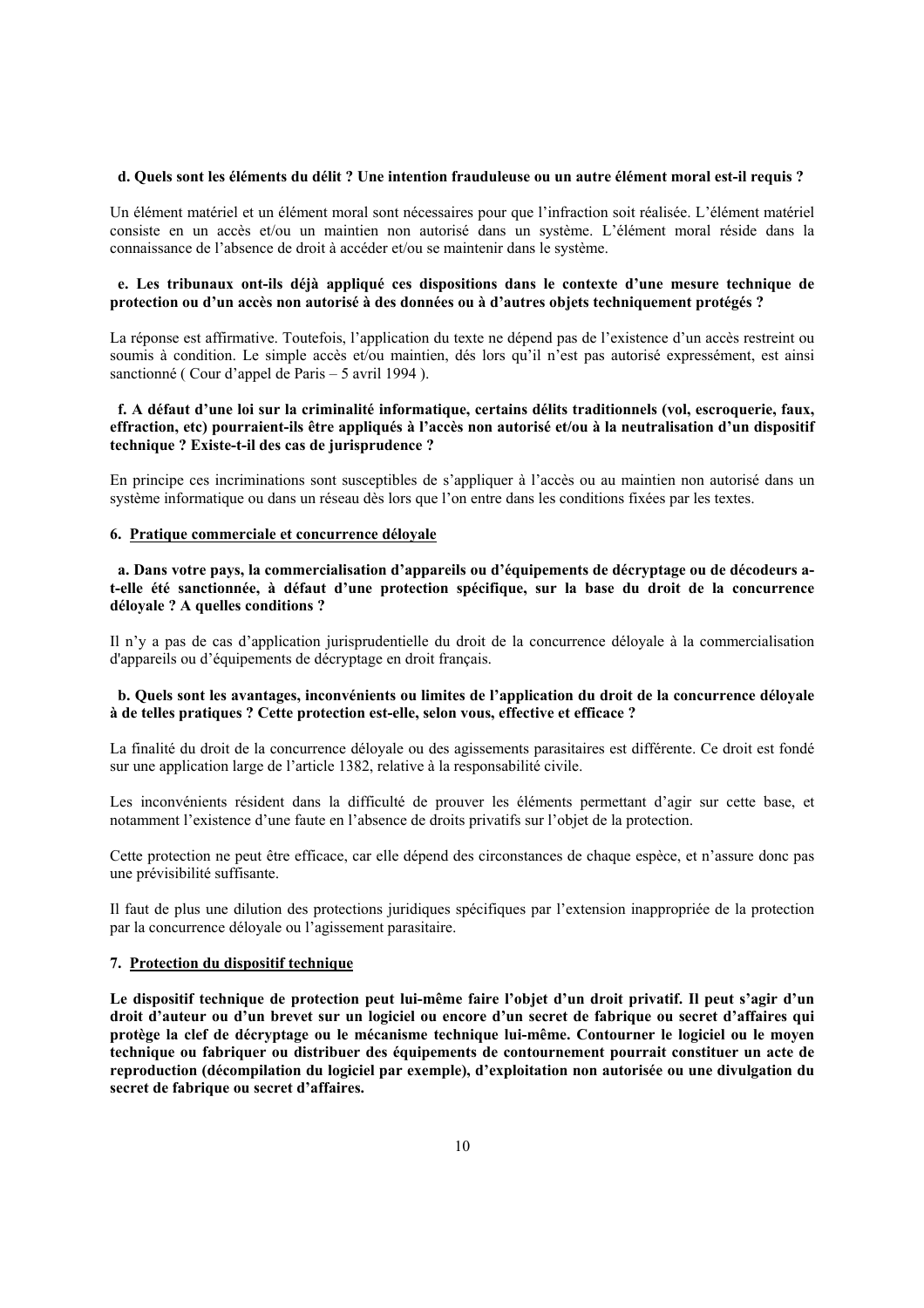## **a. Votre législation sur le droit d'auteur, les brevets ou le secret d'affaires est-elle susceptible de s'appliquer dans ce contexte ? A quelles conditions ? La jurisprudence a-t-elle déjà protégé un mécanisme technique par ce biais ?**

La législation relative aux logiciels peut parfaitement s'appliquer, dés lors que le dispositif technique utilise un logiciel.

Cette protection est assurée aujourd'hui en droit positif par le droit d'auteur, et ne peut être assurée par les brevets, quelque soit les débats actuels sur la brevetabilité des logiciels.

Par ailleurs, le Code de la Propriété Intellectuelle protége d'ores et déjà les dispositifs techniques de protection des logiciels par un texte spécifique ( étant rappelé que le droit pénal de l'informatique pourra également s'appliquer ).

L'article L  $122 - 6 - 2$  du CPI dispose :

« **Art. L. 122-6-2** *(Loi n° 94-361 du 10 mai 1994).* Toute publicité ou notice d'utilisation relative au moyen permettant la suppression ou la neutralisation de tout dispositif technique protégeant un logiciel doit mentionner que l'utilisation illicite de ces moyens est passible des sanctions prévues en cas de contrefaçon. Un décret en Conseil d'Etat fixera les conditions d'application du présent article. »

Le décret n'a pas encore été pris, et il n'y a pas de cas de jurisprudence d'application de ce texte.

Par ailleurs, la protection relative aux secrets de fabrique et au savoir faire peuvent trouver à s'appliquer.

Mais ces protections obéissent à des conditions spécifiques, qui viendront sanctionner les agissement ayant permis d'avoir accès à l'information relative au système de protection, et non à l'atteinte relative au système de protection lui-même.

# **b. Quelles sont les exceptions de ces régimes spécifiques de protection dont pourrait bénéficier la personne qui a contourné ou fabriqué/distribué des dispositifs de contournement ?**

Il existe une exception relative à l'interopérabilité du logiciel (article L.122-6-2 du Code de la Propriété Intellectuelle).

Cet article dispose :

« **Art. L. 122-6-1** *(Loi n° 94-361 du 10 mai 1994).* I. - Les actes prévus aux 1° et 2° de l'article L. 122-6 ne sont pas soumis à l'autorisation de l'auteur lorsqu'ils sont nécessaires pour permettre l'utilisation du logiciel, conformément à sa destination, par la personne ayant le droit de l'utiliser, y compris pour corriger des erreurs.

Toutefois, l'auteur est habilité à se réserver par contrat le droit de corriger les erreurs et de déterminer les modalités particulières auxquelles seront soumis les actes prévus aux 1° et 2° de l'article L. 122-6, nécessaires pour permettre l'utilisation du logiciel, conformément à sa destination, par la personne ayant le droit de l'utiliser.

II. - La personne ayant le droit d'utiliser le logiciel peut faire une copie de sauvegarde lorsque celle-ci est nécessaire pour préserver l'utilisation du logiciel.

III. - La personne ayant le droit d'utiliser le logiciel peut sans l'autorisation de l'auteur observer, étudier ou tester le fonctionnement de ce logiciel afin de déterminer les idées et principes qui sont à la base de n'importe quel élément du logiciel lorsqu'elle effectue toute opération de chargement, d'affichage, d'exécution, de transmission ou de stockage du logiciel qu'elle est en droit d'effectuer.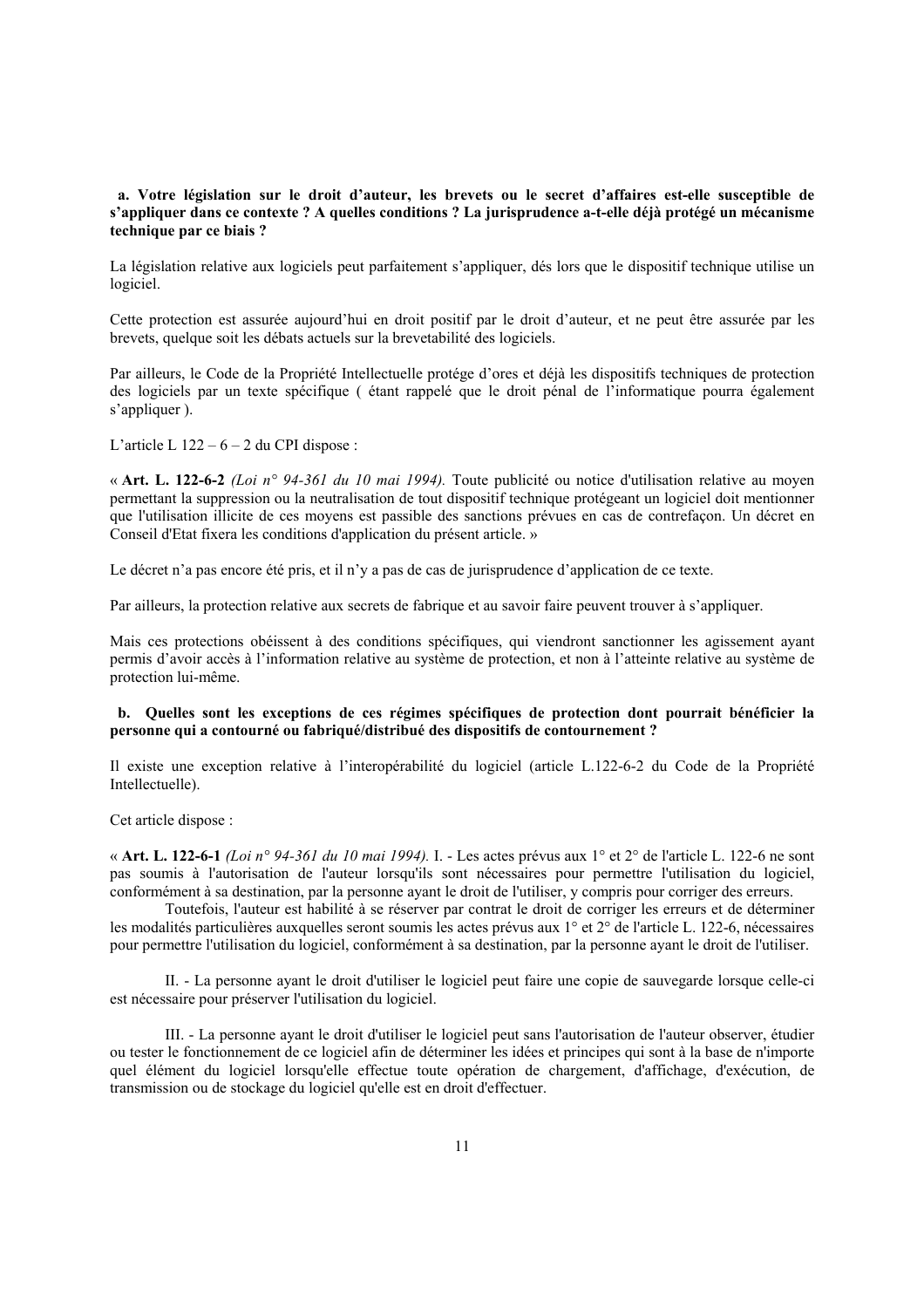IV. - La reproduction du code du logiciel ou la traduction de la forme de ce code n'est pas soumise à l'autorisation de l'auteur lorsque la reproduction ou la traduction de la forme au sens du 1° ou du 2° de l'article L. 122-6 est indispensable pour obtenir les informations nécessaires à l'interopérabilité d'un logiciel créé de façon indépendante avec d'autres logiciels, sous réserve que soient réunies les conditions suivantes :

1° Ces actes sont accomplis par la personne ayant le droit d'utiliser un exemplaire du logiciel ou pour son compte par une personne habilitée à cette fin ;

2° Les informations nécessaires à l'interopérabilité n'ont pas été rendues facilement et rapidement accessibles aux personnes mentionnées au 1° ci-dessus ;

3° Et ces actes sont limités aux parties du logiciel d'origine nécessaires à cette interopérabilité.

Les informations ainsi obtenues ne peuvent être:

1° Ni utilisées à des fins autres que la réalisation de l'interopérabilité du logiciel créé de façon indépendante ;

2° Ni communiquées à des tiers sauf si cela est nécessaire à l'interopérabilité du logiciel créé de façon indépendante ;

3° Ni utilisées pour la mise au point, la production ou la commercialisation d'un logiciel dont l'expression est substantiellement similaire ou pour tout autre acte portant atteinte au droit d'auteur.

V. - Le présent article ne saurait être interprété comme permettant de porter atteinte à l'exploitation normale du logiciel ou de causer un préjudice injustifié aux intérêts légitimes de l'auteur.

Toute stipulation contraire aux dispositions prévues aux II, III et IV du présent article est nulle et non avenue. »

Dans le cadre de cette exception, il serait possible de porter atteinte aux systèmes de protection technique basé sur un logiciel, pour adapter ce dernier à un autre logiciel compatible et/ou à du matériel compatible (Cour d'Appel de Paris, 12 décembre 1997 – interopérabilité pour l'adaptation du logiciel de disquette ZIP à un lecteur) .

Il convient aussi de noter que les tribunaux français ont donné une interprétation très restrictive de la copie de sauvegarde. Celle-ci ne peut être effectué que si l'éditeur de logiciel ne l'a pas fourni, et que si celle-ci est utile.

#### **8. Autres protections**

**a. Comment pourrait-on protéger les mesures techniques, en dehors des législations ou mécanismes juridiques abordés ci-dessus ? Par quel type de législation ou de mécanismes juridiques (par exemple loi sur la protection des données personnelles et de la vie privée, droit de propriété, etc…) ? Dans quelles hypothèses ?** 

**b. En particulier, pensez-vous que le droit des contrats peut offrir une solution effective pour interdire la neutralisation d'une protection technique ?**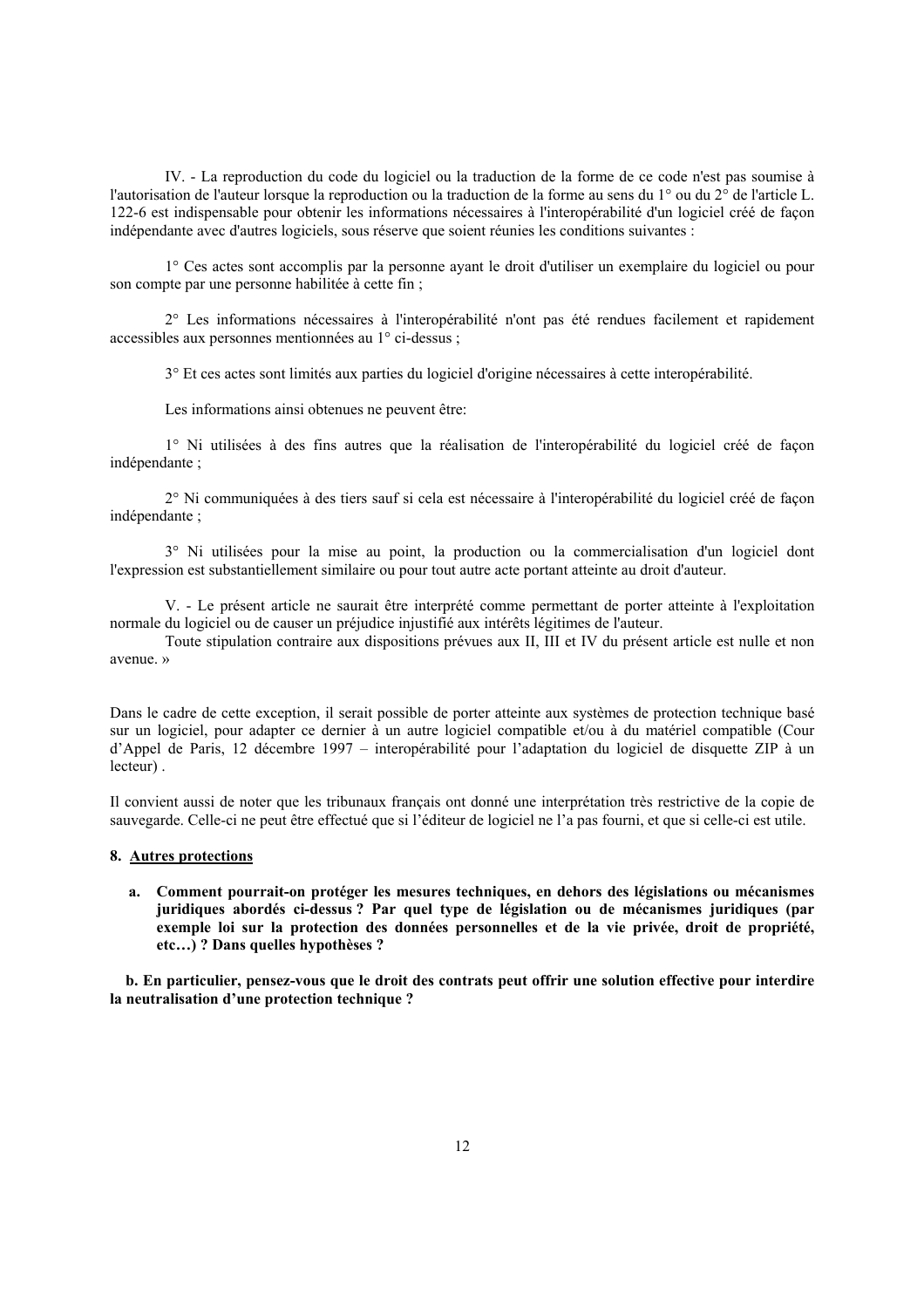# **1. Hypothèse d'un contrat géré par la mesure technique elle-même (cas des licences on-line) qui interdirait la neutralisation. Un tel contrat est-il valable ?**

Un tel contrat serait « à priori » valable. Toutefois, un tel contrat ne pourrait pas interdire la décompilation aux fins d'interopérabilité.

Les contrats proposés par les sociétés d'auteurs prévoient d'ailleurs que l'autorisation conférée au titre des droits n'est valable que sous réserve de l'utilisation de certains logiciels, ces logiciels ne devant pas permettre le téléchargement mais uniquement le streaming.

# **2. Hypothèse d'un contrat conclu avec l'industrie informatique ou électronique qui les obligerait à développer des appareils qui respectent la mesure technique ou qui ne la neutralisent pas ? De telles négociations ont-elles eu lieu dans votre pays ?**

Nous n'avons pas connaissance de négociations en ce sens, ce qui ne signifie pas qu'elles n'existent pas.

#### **9. Exceptions, droits fondamentaux, intérêts des tiers et intérêt public**

**a. Existe-t-il des limitations générales aux protections envisagées dans ce rapport, limitations qui s'appliqueraient indépendamment des dispositions juridiques sur lesquelles est basée l'action contre la neutralisation des mesures techniques (limitations résultant par exemple de la liberté d'expression, la liberté d'information, l'intérêt public, la protection du consommateur, l'abus de droit, etc…) ?** 

**b. Quelle est la position, dans votre pays, de l'industrie informatique et électronique ? Leurs produits sont-ils susceptibles d'être interdits sur la base des législations évoquées ci-dessus ? Comment leurs intérêts ont-ils été pris en compte ?** 

Il faut rappeler ici les droits fondamentaux des utilisateurs précédemment cités :

- 1. le droit au raccordement du réseau
- 2. le droit au secret des correspondances
- 3. le droit à la neutralité de l'opérateur
- 4. le droit au recours contre les fournisseurs
- 5. le droit à la protection contre les clauses abusives.

Toutefois, il est clair que de nombreux intérêts divergents devront être pris en compte lors des débats pour la transposition de la directive Droits d'auteur et droits voisins dans la société de l'information.

#### **10. Application des protections envisagées aux questions 1 à 9 aux œuvres protégées par un droit d'auteur**

- **a. Les titulaires de droit pourraient-ils recourir aux mécanismes et dispositions juridiques évoquées cidessus, soit pour interdire la neutralisation des mesures techniques protégeant son œuvre, soit pour interdire la distribution d'équipements permettant ou facilitant un tel contournement ? Quelles protections pourraient s'appliquer ?**
- **b. Ces différentes protections sont-elles susceptibles d'être utilisées alternativement ou conjointement à la protection spécifique des mesures techniques dans le droit d'auteur ?**
- **c. Quels sont les avantages et les inconvénients pour l'auteur de recourir à ces différentes dispositions légales ? Ces différents régimes juridiques jettent-ils un autre éclairage sur l'opportunité d'une protection nouvelle et spécifique en droit d'auteur ?**